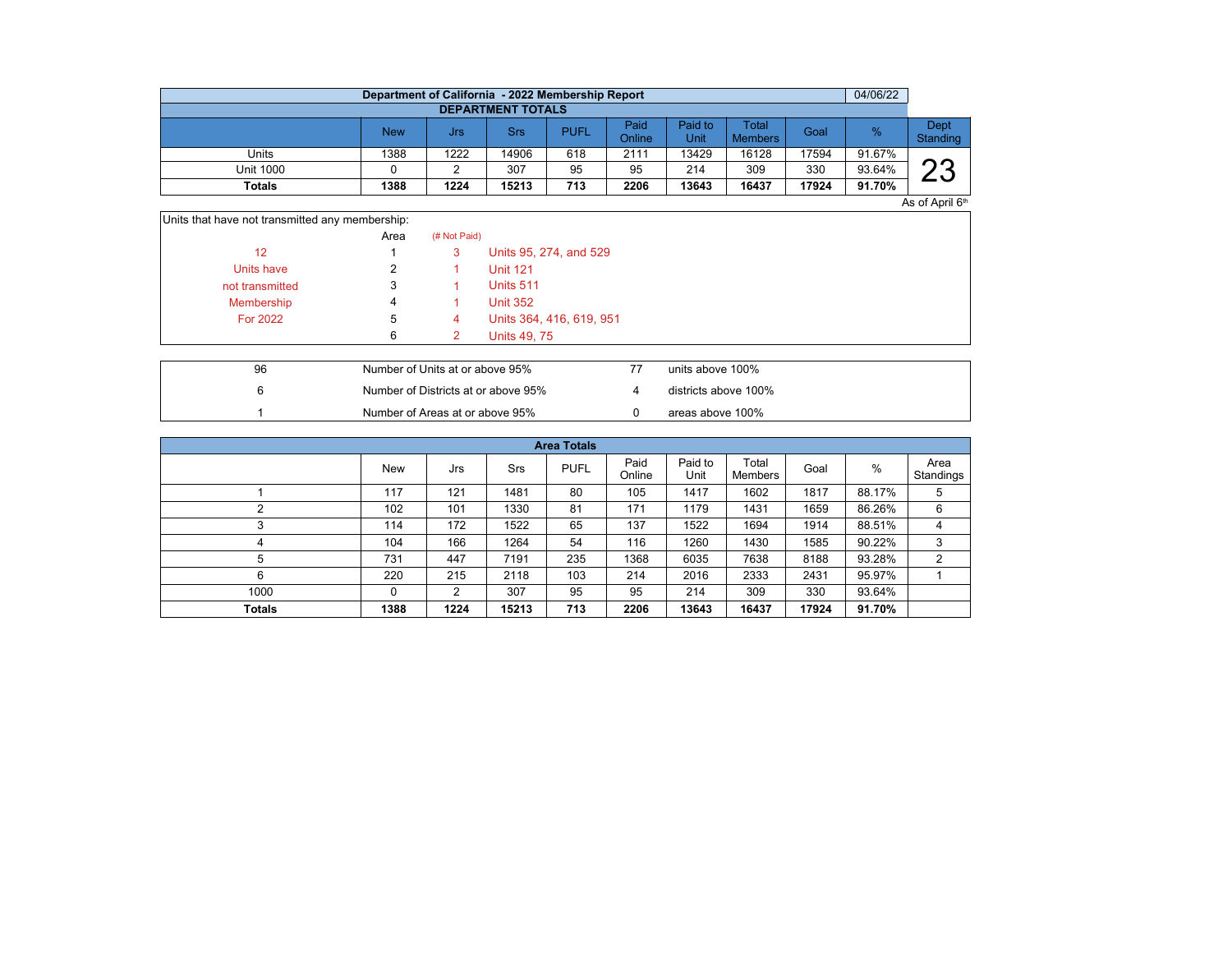| <b>District Totals</b> |                       |                       |                         |                 |                       |                 |                         |            |                  |                              |
|------------------------|-----------------------|-----------------------|-------------------------|-----------------|-----------------------|-----------------|-------------------------|------------|------------------|------------------------------|
|                        | <b>New</b>            | Jrs                   | Srs                     | <b>PUFL</b>     | Paid<br>Online        | Paid to<br>Unit | Total<br><b>Members</b> | Goal       | $\%$             | <b>District</b><br>Standings |
| $\mathbf{1}$           | 20                    | 6                     | 85                      | 5               | 5                     | 81              | 91                      | 97         | 93.81%           | 8                            |
| $\overline{2}$         | 25                    | 16                    | 247                     | 10              | 19                    | 234             | 263                     | 296        | 88.85%           | 14                           |
| 3                      | 0                     | 0                     | 15                      | 3               | 2                     | 10              | 15                      | 18         | 83.33%           | 24                           |
| $\overline{4}$         | 15                    | 30                    | 216                     | 6               | 10                    | 230             | 246                     | 312        | 78.85%           | 28                           |
| 5                      | $\overline{19}$       | $\overline{11}$       | 326                     | $\overline{26}$ | $\overline{25}$       | 286             | 337                     | 407        | 82.80%           | $\overline{25}$              |
| 6                      | $\overline{24}$       | $\overline{51}$       | 361                     | 16              | $\overline{28}$       | 368             | 412                     | 406        | 101.48%          | 3                            |
| $\overline{7}$         | $\overline{14}$       | $\overline{7}$        | 231                     | 14              | $\overline{16}$       | 208             | $\overline{238}$        | 281        | 84.70%           | $\overline{22}$              |
| 8                      | $\overline{2}$        | 3                     | $\overline{19}$         | 3               | $\mathbf{1}$          | $\overline{18}$ | $\overline{22}$         | 30         | 73.33%           | $\overline{29}$              |
| 9                      | $\overline{c}$        | $\overline{7}$        | 55                      | 8               | 3                     | 51              | 62                      | 86         | 72.09%           | 30                           |
| 10                     | $\overline{3}$        | 5                     | 60                      | 6               | 0                     | 59              | 65                      | 79         | 82.28%           | 26                           |
| 11                     | 26                    | 31                    | 330                     | 19              | 34                    | 308             | 361                     | 411        | 87.83%           | 16                           |
| 12                     | 22                    | 37                    | 254                     | $\overline{7}$  | 20                    | 264             | 291                     | 341        | 85.34%           | 19                           |
| 13<br>14               | 21<br>$\overline{14}$ | 28<br>$\overline{53}$ | 255<br>$\overline{310}$ | 27<br>15        | 16<br>$\overline{31}$ | 240<br>347      | 283<br>363              | 323<br>451 | 87.62%<br>80.49% | 17<br>$\overline{27}$        |
| $\overline{15}$        | $\overline{34}$       | $\overline{33}$       | 330                     | 15              | $\overline{24}$       | 324             | 363                     | 367        | 98.91%           | 5                            |
| 16                     | 120                   | 63                    | 938                     | 16              | 76                    | 909             | 1001                    | 988        | 101.32%          | 4                            |
| 17                     | 13                    | 32                    | 108                     | 0               | $\overline{2}$        | 138             | 140                     | 131        | 106.87%          | 2                            |
| 18                     | 32                    | 93                    | 503                     | 41              | 60                    | 495             | 596                     | 706        | 84.42%           | 23                           |
| 19                     | 76                    | 58                    | 793                     | 43              | 94                    | 714             | 851                     | 979        | 86.93%           | 18                           |
| 20                     | 31                    | 21                    | 352                     | 23              | 37                    | 313             | 373                     | 403        | 92.56%           | 10                           |
| 21                     | 210                   | 115                   | 1300                    | 36              | 190                   | 1189            | 1415                    | 1494       | 94.71%           | $\overline{7}$               |
| 22                     | 76                    | 75                    | 1271                    | 111             | 159                   | 1076            | 1346                    | 1503       | 89.55%           | 13                           |
|                        | 15                    | 76                    | 363                     | 11              |                       | 408             | 439                     | 475        | 92.42%           | 11                           |
| 23<br>24               | 37                    | 38                    | 325                     | 23              | 20<br>41              | 299             | 363                     | 334        | 108.68%          | $\mathbf{1}$                 |
| 25                     | 153                   | 132                   | 1514                    | 48              | 137                   | 1461            | 1646                    | 1866       | 88.21%           | 15                           |
|                        |                       |                       |                         |                 |                       |                 |                         |            |                  |                              |
| 26                     | 36                    | 11                    | 319                     | 12              | 43                    | 275             | 330                     | 356        | 92.70%           | 9                            |
| 27                     | 18                    | 18                    | 298                     | 9               | 28                    | 279             | 316                     | 344        | 91.86%           | 12                           |
| 28                     | 38                    | 47                    | 622                     | 25              | 108                   | 536             | 669                     | 785        | 85.22%           | 20                           |
| 29                     | 273                   | 84                    | 2888                    | 31              | 846                   | 2095            | 2972                    | 3020       | 98.41%           | 6                            |
| 30                     | 19                    | 41                    | 218                     | 9               | 36                    | 214             | 259                     | 305        | 84.92%           | 21                           |
| 1000                   | 0                     | $\overline{2}$        | 307                     | 95              | 95                    | 214             | 309                     | 330        | 93.64%           |                              |
| <b>Totals</b>          | 1388                  | 1224                  | 15213                   | 713             | 2206                  | 13643           | 16437                   | 17924      | 91.70%           |                              |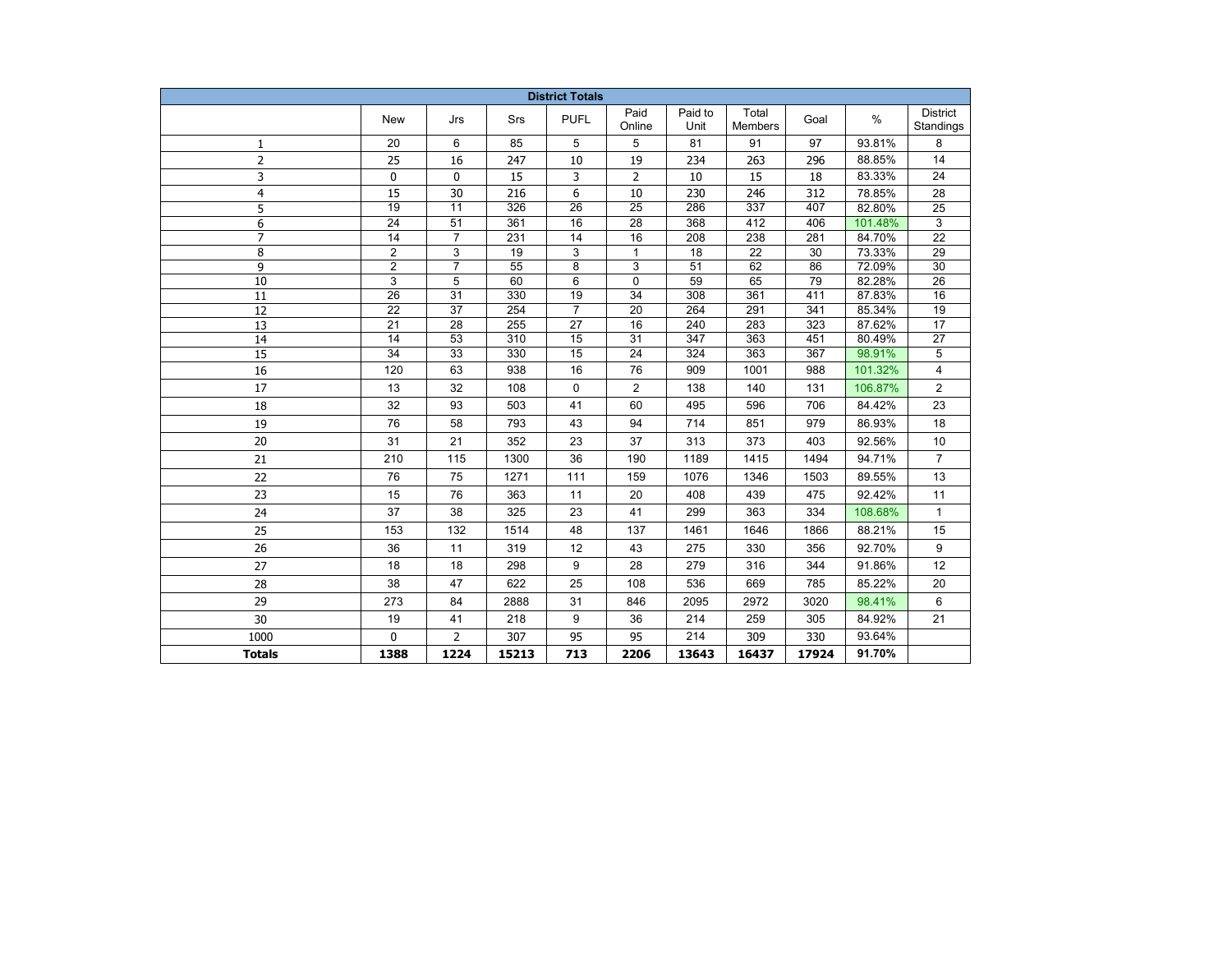| District 1 (Area 1)                                                                                                                                   |                                                                                 |    |   |    |  |   |                |    |    |         |   |  |  |
|-------------------------------------------------------------------------------------------------------------------------------------------------------|---------------------------------------------------------------------------------|----|---|----|--|---|----------------|----|----|---------|---|--|--|
| Department of California - 2022 Membership Report                                                                                                     |                                                                                 |    |   |    |  |   |                |    |    |         |   |  |  |
| Paid<br>Paid to<br>Total<br>$\%$<br>Unit #<br><b>PUFL</b><br>Goal<br>Unit Name<br><b>New</b><br><b>Srs</b><br>Jrs<br>Online<br>Unit<br><b>Members</b> |                                                                                 |    |   |    |  |   |                |    |    |         |   |  |  |
| 96                                                                                                                                                    | Seguoia                                                                         | Δ  |   | 30 |  | 0 | 27             | 32 | 32 | 100.00% | 2 |  |  |
| 205                                                                                                                                                   | <b>Walker Bailey</b>                                                            | 16 | 4 | 31 |  | 0 | 35             | 35 | 20 | 175.00% |   |  |  |
| 274                                                                                                                                                   | Arcata                                                                          | 0  | 0 |    |  |   | $\overline{0}$ |    | 11 | 45.45%  | 4 |  |  |
| 415                                                                                                                                                   | Hoopa                                                                           | 0  | 0 | 19 |  | 0 | 19             | 19 | 23 | 82.61%  | 3 |  |  |
| 529                                                                                                                                                   | $\overline{0}$<br>$0.00\%$<br>Hopland<br>5<br>0<br>$\mathbf{0}$<br>11<br>n<br>0 |    |   |    |  |   |                |    |    |         |   |  |  |
| <b>Total</b>                                                                                                                                          | 97<br>85<br>5<br>81<br>91<br>20<br>5<br>6<br>93.81%                             |    |   |    |  |   |                |    |    |         |   |  |  |

| District 2 (Area 1) |                                                                                                                                                          |    |    |     |    |    |     |     |     |        |   |  |  |  |
|---------------------|----------------------------------------------------------------------------------------------------------------------------------------------------------|----|----|-----|----|----|-----|-----|-----|--------|---|--|--|--|
|                     | 04/06/22<br>Department of California - 2022 Membership Report                                                                                            |    |    |     |    |    |     |     |     |        |   |  |  |  |
| Unit #              | Paid<br>Paid to<br>Unit<br>Total<br>$\%$<br><b>PUFL</b><br><b>New</b><br>Unit Name<br><b>Srs</b><br>Goal<br>Jrs<br>Online<br>Unit<br>Standing<br>Members |    |    |     |    |    |     |     |     |        |   |  |  |  |
| 92                  | Cheula                                                                                                                                                   |    |    | 62  | 4  |    | 58  | 67  | 80  | 83.75% | 4 |  |  |  |
| 197                 | Shasta                                                                                                                                                   |    |    | 43  | 4  |    | 39  | 48  | 49  | 97.96% |   |  |  |  |
| 369                 | Willis Hollenbeak                                                                                                                                        |    | 0  | 14  | 0  |    | 13  | 14  | 15  | 93.33% | 3 |  |  |  |
| 720                 | Shasta Dam                                                                                                                                               | 8  |    | 64  |    | っ  | 64  | 69  | 72  | 95.83% | ◠ |  |  |  |
| 746                 | Glen L Wilson Sr- Seawolf                                                                                                                                | 10 |    | 64  |    | 5  | 60  | 65  | 80  | 81.25% | 5 |  |  |  |
| <b>Total</b>        |                                                                                                                                                          | 25 | 16 | 247 | 10 | 19 | 234 | 263 | 296 | 88.85% |   |  |  |  |

|                                                               | District 3 (Area 1)                                                                                                               |  |  |    |  |   |    |    |    |        |                  |  |  |
|---------------------------------------------------------------|-----------------------------------------------------------------------------------------------------------------------------------|--|--|----|--|---|----|----|----|--------|------------------|--|--|
| 04/06/22<br>Department of California - 2020 Membership Report |                                                                                                                                   |  |  |    |  |   |    |    |    |        |                  |  |  |
| Unit#                                                         | Paid<br>Paid to<br>Total<br>%<br><b>PUFL</b><br><b>New</b><br>Unit Name<br>Goal<br>Srs<br>Jrs<br>Online<br>Unit<br><b>Members</b> |  |  |    |  |   |    |    |    |        | Unit<br>Standing |  |  |
| 204                                                           | <b>Thomas Tucker</b>                                                                                                              |  |  | 15 |  | - | 10 | 15 | 18 | 83.33% |                  |  |  |
| <b>Total</b>                                                  | 15<br>10<br>18<br>15<br>83.33%<br>0                                                                                               |  |  |    |  |   |    |    |    |        |                  |  |  |

|              |                     |                                                   |                | District 4 (Area 1) |                |                |                 |                  |      |          |                  |
|--------------|---------------------|---------------------------------------------------|----------------|---------------------|----------------|----------------|-----------------|------------------|------|----------|------------------|
|              |                     | Department of California - 2020 Membership Report |                |                     |                |                |                 |                  |      |          | 04/06/22         |
| Unit #       | <b>Unit Name</b>    | <b>New</b>                                        | Jrs            | Srs                 | <b>PUFL</b>    | Paid<br>Online | Paid to<br>Unit | Total<br>Members | Goal | $\%$     | Unit<br>Standing |
| 42           | Yuba-Sutter         | $\mathbf{0}$                                      |                | 16                  | $\overline{2}$ |                | 14              | 17               | 18   | 94.44%   |                  |
| 45           | Raisner             | $\mathbf{0}$                                      | 0              | 15                  | $\mathbf{0}$   | $\mathbf{0}$   | 15              | 15               | 18   | 83.33%   | 6                |
| 95           | Oroville            | $\Omega$                                          | 0              | $\mathbf{0}$        | $\mathbf{0}$   | $\mathbf{0}$   | $\overline{0}$  | $\mathbf{0}$     | 26   | $0.00\%$ | 9                |
| 98           | Jefferson L Winn    | $\Omega$                                          | 9              | 14                  | 0              | 0              | 23              | 23               | 26   | 88.46%   | 4                |
| 167          | Mount Lassen        | 3                                                 | 6              | 24                  |                |                | 28              | 30               | 33   | 90.91%   | 3                |
| 210          | South Butte         |                                                   |                | 13                  | $\mathbf{0}$   | 0              | 14              | 14               | 16   | 87.50%   | 5                |
| 218          | Vernon Jewel Danley |                                                   | 11             | 81                  | $\mathbf{0}$   | 4              | 88              | 92               | 99   | 92.93%   | 2                |
| 673          | Durham              | $\mathbf{0}$                                      | $\mathbf{0}$   | 15                  | 0              |                | 14              | 15               | 18   | 83.33%   | 6                |
| 807          | Linda               | 10                                                | $\overline{2}$ | 38                  | 3              | 3              | 34              | 40               | 58   | 68.97%   | 8                |
| <b>Total</b> |                     | 15                                                | 30             | 216                 | 6              | 10             | 230             | 246              | 312  | 78.85%   |                  |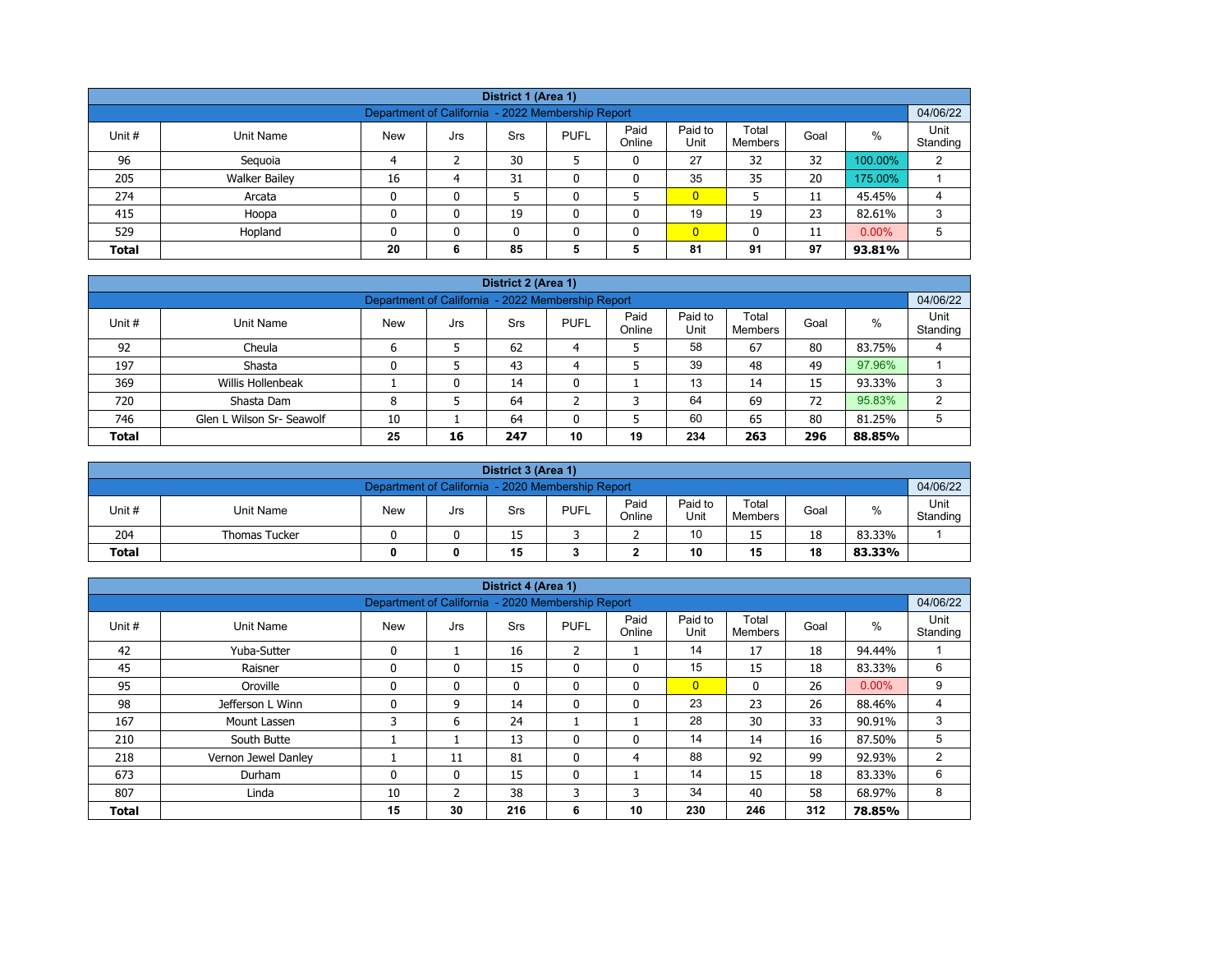|        | District 5 (Area 1)       |                                                   |              |            |                |                |                 |                         |      |         |                  |  |  |
|--------|---------------------------|---------------------------------------------------|--------------|------------|----------------|----------------|-----------------|-------------------------|------|---------|------------------|--|--|
|        |                           | Department of California - 2020 Membership Report |              |            |                |                |                 |                         |      |         | 04/06/22         |  |  |
| Unit # | Unit Name                 | <b>New</b>                                        | Jrs          | <b>Srs</b> | <b>PUFL</b>    | Paid<br>Online | Paid to<br>Unit | Total<br><b>Members</b> | Goal | $\%$    | Unit<br>Standing |  |  |
| 21     | <b>Theodore Roosevelt</b> | 0                                                 | $\mathbf{0}$ | 16         | 3              |                | 12              | 16                      | 63   | 25.40%  | 13               |  |  |
| 101    | Benicia                   | 2                                                 | 0            | 16         | 3              | $\overline{2}$ | 11              | 16                      | 10   | 160.00% | $\overline{ }$   |  |  |
| 111    | Sotoyome                  |                                                   | $\mathbf{0}$ | 40         | 3              | 3              | 34              | 40                      | 43   | 93.02%  | 6                |  |  |
| 165    | Rago-Christopher          | $\Omega$                                          | $\mathbf{0}$ | 20         |                | 4              | 15              | 20                      | 23   | 86.96%  | 9                |  |  |
| 178    | Rio Vista                 | 0                                                 | $\mathbf{0}$ | 15         | 0              | 2              | 13              | 15                      | 14   | 107.14% | 3                |  |  |
| 179    | San Anselmo               | 2                                                 | $\mathbf{0}$ | 21         | $\mathbf{0}$   | 3              | 18              | 21                      | 22   | 95.45%  | 5                |  |  |
| 194    | Tredway                   | 3                                                 | 0            | 16         | $\overline{2}$ | $\mathbf 0$    | 14              | 16                      | 10   | 160.00% | 0                |  |  |
| 199    | Saint Helena              |                                                   | 3            | 30         | $\mathbf{0}$   | 3              | 30              | 33                      | 36   | 91.67%  | $\overline{7}$   |  |  |
| 208    | Dixon                     | 3                                                 | 0            | 23         | $\mathbf{0}$   |                | 22              | 23                      | 34   | 67.65%  | 11               |  |  |
| 293    | William Russell Ledford   | 0                                                 | 7            | 29         | 6              | 0              | 30              | 36                      | 40   | 90.00%  | 8                |  |  |
| 437    | Konocti                   | 2                                                 | $\mathbf{0}$ | 40         | $\overline{2}$ | 5              | 33              | 40                      | 54   | 74.07%  | 10               |  |  |
| 550    | Mare Island Navy Yard     | 5                                                 | $\mathbf{0}$ | 49         | 3              |                | 45              | 49                      | 48   | 102.08% | 4                |  |  |
| Total  |                           | 19                                                | 11           | 326        | 26             | 25             | 286             | 337                     | 407  | 82.80%  |                  |  |  |

|              | District 6 (Area 1)                                                                                                                                          |    |    |     |              |    |     |     |     |         |   |  |  |  |
|--------------|--------------------------------------------------------------------------------------------------------------------------------------------------------------|----|----|-----|--------------|----|-----|-----|-----|---------|---|--|--|--|
|              | 04/06/22<br>Department of California - 2020 Membership Report                                                                                                |    |    |     |              |    |     |     |     |         |   |  |  |  |
| Unit #       | Paid<br>Paid to<br>Total<br>Unit<br>%<br><b>PUFL</b><br>Goal<br><b>Srs</b><br>Unit Name<br><b>New</b><br>Jrs<br>Unit<br>Standing<br>Online<br><b>Members</b> |    |    |     |              |    |     |     |     |         |   |  |  |  |
| 77           | Yolo                                                                                                                                                         |    | 6  | 32  | 0            |    | 36  | 38  | 37  | 102.70% | 3 |  |  |  |
| 233          | Laguna Elk Grove                                                                                                                                             |    | 17 | 58  |              | 15 | 59  | 75  | 74  | 101.35% | 4 |  |  |  |
| 383          | Fair Oaks                                                                                                                                                    | ь  | 11 | 52  |              |    | 60  | 63  | 57  | 110.53% | 2 |  |  |  |
| 521          | Haggin-Grant                                                                                                                                                 | 15 | 14 | 152 | $\mathbf{0}$ |    | 159 | 166 | 148 | 112.16% |   |  |  |  |
| 604          | Magellan                                                                                                                                                     | 0  | 0  | 27  | 10           |    | 16  | 27  | 33  | 81.82%  | 5 |  |  |  |
| 832          | Charles Eggen                                                                                                                                                |    | 3  | 40  | 4            |    | 38  | 43  | 57  | 75.44%  | 6 |  |  |  |
| <b>Total</b> |                                                                                                                                                              | 24 | 51 | 361 | 16           | 28 | 368 | 412 | 406 | 101.48% |   |  |  |  |

|                                                                                                                                                             |                                                                               |                                                   |   | District 7 (Area 1) |                |    |     |     |     |         |          |  |
|-------------------------------------------------------------------------------------------------------------------------------------------------------------|-------------------------------------------------------------------------------|---------------------------------------------------|---|---------------------|----------------|----|-----|-----|-----|---------|----------|--|
|                                                                                                                                                             |                                                                               | Department of California - 2020 Membership Report |   |                     |                |    |     |     |     |         | 04/06/22 |  |
| Unit<br>Paid<br>Paid to<br>Total<br>$\%$<br>Unit #<br><b>New</b><br>Unit Name<br><b>PUFL</b><br>Goal<br>Srs<br>Jrs<br>Online<br>Standing<br>Unit<br>Members |                                                                               |                                                   |   |                     |                |    |     |     |     |         |          |  |
| 119                                                                                                                                                         | EL Dorado                                                                     |                                                   | 0 | 31                  | 4              | 4  | 23  | 31  | 37  | 83.78%  | 4        |  |
| 130                                                                                                                                                         | Frank Gallino                                                                 |                                                   |   | 37                  |                |    | 36  | 39  | 48  | 81.25%  |          |  |
| 169                                                                                                                                                         | Alyn W Butler                                                                 |                                                   |   | 52                  |                |    | 47  | 54  | 61  | 88.52%  | 3        |  |
| 264                                                                                                                                                         | James E Fowler                                                                |                                                   | 0 | 11                  | 0              |    | 10  | 11  | 10  | 110.00% |          |  |
| 587                                                                                                                                                         | Warren Mckeon                                                                 |                                                   | っ | 69                  | $\overline{4}$ | 4  | 64  | 72  | 77  | 93.51%  |          |  |
| 795                                                                                                                                                         | 28<br>48<br>Stella Van Dyke Johnson<br>31<br>31<br>0<br>3<br>64.58%<br>6<br>0 |                                                   |   |                     |                |    |     |     |     |         |          |  |
| <b>Total</b>                                                                                                                                                |                                                                               | 14                                                |   | 231                 | 14             | 16 | 208 | 238 | 281 | 84.70%  |          |  |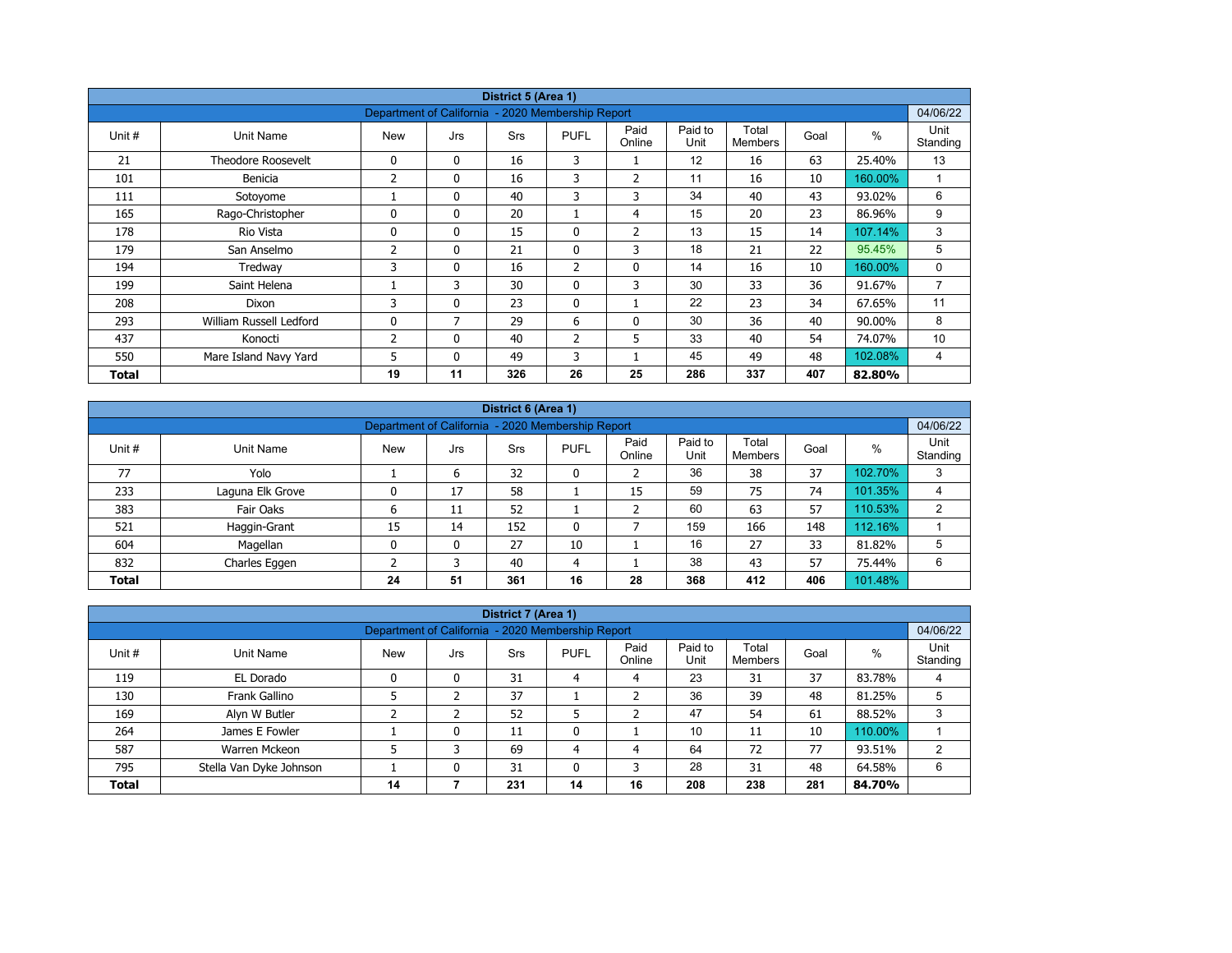| District 8 (Area 2)                            |                                                                                                                                        |  |  |    |  |  |    |    |    |        |  |  |  |  |
|------------------------------------------------|----------------------------------------------------------------------------------------------------------------------------------------|--|--|----|--|--|----|----|----|--------|--|--|--|--|
|                                                | 04/06/22<br>Department of California - 2022 Membership Report                                                                          |  |  |    |  |  |    |    |    |        |  |  |  |  |
| Unit #                                         | Paid<br>Paid to<br>Total<br>%<br><b>PUFL</b><br><b>New</b><br>Unit Name<br>Goal<br>Srs<br>Jrs<br>Online<br>Unit<br>Standing<br>Members |  |  |    |  |  |    |    |    |        |  |  |  |  |
|                                                | San Francisco                                                                                                                          |  |  | 19 |  |  | 18 | 22 | 30 | 73.33% |  |  |  |  |
| 30<br>22<br>19<br>18<br><b>Total</b><br>73.33% |                                                                                                                                        |  |  |    |  |  |    |    |    |        |  |  |  |  |

| District 9 (Area 2)                                                                                                                  |              |  |  |    |  |  |    |    |    |        |   |  |  |
|--------------------------------------------------------------------------------------------------------------------------------------|--------------|--|--|----|--|--|----|----|----|--------|---|--|--|
| 04/06/22<br>Department of California - 2022 Membership Report                                                                        |              |  |  |    |  |  |    |    |    |        |   |  |  |
| Paid<br>Paid to<br>Total<br>Unit #<br><b>PUFL</b><br>%<br><b>New</b><br>Unit Name<br>Goal<br>Srs<br>Jrs<br>Online<br>Unit<br>Members |              |  |  |    |  |  |    |    |    |        |   |  |  |
| 161                                                                                                                                  | Harding-Hola |  |  | 35 |  |  | 35 | 41 | 43 | 95.35% |   |  |  |
| 202                                                                                                                                  | Rov Frerichs |  |  | 20 |  |  | 16 | 21 | 43 | 48.84% | ົ |  |  |
| 51<br>86<br>55<br>62<br><b>Total</b><br>72.09%<br>8                                                                                  |              |  |  |    |  |  |    |    |    |        |   |  |  |

| District 10 (Area 2)                                                                                                                    |                                               |  |  |    |  |  |    |    |    |        |        |  |  |
|-----------------------------------------------------------------------------------------------------------------------------------------|-----------------------------------------------|--|--|----|--|--|----|----|----|--------|--------|--|--|
| 04/06/22<br>Department of California - 2022 Membership Report                                                                           |                                               |  |  |    |  |  |    |    |    |        |        |  |  |
| Paid<br>Paid to<br>Total<br>$\%$<br>Unit #<br><b>PUFL</b><br>Unit Name<br><b>New</b><br>Goal<br>Srs<br>Jrs<br>Online<br>Unit<br>Members |                                               |  |  |    |  |  |    |    |    |        |        |  |  |
| 68                                                                                                                                      | Havward                                       |  |  | 21 |  |  | 21 | 23 | 32 | 71.88% | $\sim$ |  |  |
| 117                                                                                                                                     | 38<br>39<br>47<br>42<br>89.36%<br>San Leandro |  |  |    |  |  |    |    |    |        |        |  |  |
| 59<br>79<br><b>Total</b><br>60<br>65<br>82.28%                                                                                          |                                               |  |  |    |  |  |    |    |    |        |        |  |  |

|              |                                                             |                                                   |     | District 11 (Area 3) |                   |                |                 |                  |      |         |                  |  |
|--------------|-------------------------------------------------------------|---------------------------------------------------|-----|----------------------|-------------------|----------------|-----------------|------------------|------|---------|------------------|--|
|              |                                                             | Department of California - 2022 Membership Report |     |                      |                   |                |                 |                  |      |         | 04/06/22         |  |
| Unit #       | Unit Name                                                   | <b>New</b>                                        | Jrs | Srs                  | <b>PUFL</b>       | Paid<br>Online | Paid to<br>Unit | Total<br>Members | Goal | $\%$    | Unit<br>Standing |  |
| 16           | Karl Ross                                                   | <b>D</b>                                          |     | 64                   | 10                | 10             | 49              | 69               | 89   | 77.53%  | 5                |  |
| 22           | Lodi                                                        | 0                                                 | 0   | 33                   | h<br>$\epsilon$   | 5              | 26              | 33               | 40   | 82.50%  | 3                |  |
| 108          | Amador                                                      | 20                                                | 6   | 86                   |                   |                | 84              | 92               | 69   | 133.33% |                  |  |
| 190          | <b>Clinton Mccausland</b>                                   |                                                   |     | 20                   | 3                 |                | 18              | 22               | 27   | 81.48%  |                  |  |
| 249          | Mcfall-Grisham                                              |                                                   | 9   | 38                   | <sup>-</sup><br>∠ | 8              | 37              | 47               | 64   | 73.44%  | 6                |  |
| 376          | Calaveras                                                   |                                                   | 9   | 57                   | 0                 | 3              | 63              | 66               | 75   | 88.00%  | $\overline{2}$   |  |
| 803          | 31<br>47<br>32<br>32<br>68.09%<br>0<br>0<br>0<br>Ed Stewart |                                                   |     |                      |                   |                |                 |                  |      |         |                  |  |
| <b>Total</b> |                                                             | 26                                                | 31  | 330                  | 19                | 34             | 308             | 361              | 411  | 87.83%  |                  |  |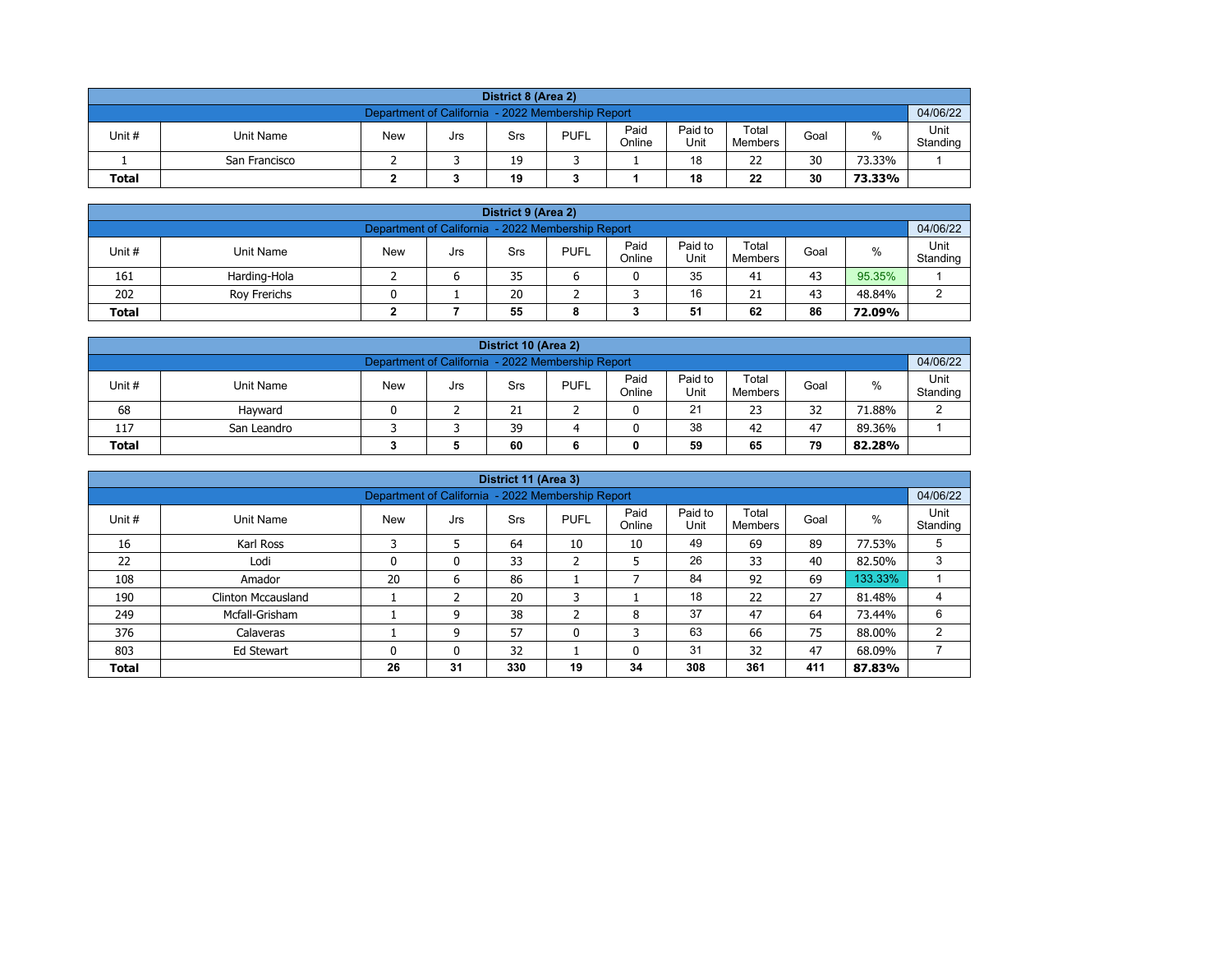|              |                   |                                                   |          | District 12 (Area 3) |                |                |                 |                  |      |         |                  |  |  |  |
|--------------|-------------------|---------------------------------------------------|----------|----------------------|----------------|----------------|-----------------|------------------|------|---------|------------------|--|--|--|
|              |                   | Department of California - 2022 Membership Report |          |                      |                |                |                 |                  |      |         | 04/06/22         |  |  |  |
| Unit #       | Unit Name         | <b>New</b>                                        | Jrs      | <b>Srs</b>           | <b>PUFL</b>    | Paid<br>Online | Paid to<br>Unit | Total<br>Members | Goal | %       | Unit<br>Standing |  |  |  |
| 74           | Modesto           |                                                   | $\Omega$ | 28                   | ำ<br>∠         | 5              | 21              | 28               | 39   | 71.79%  | 6                |  |  |  |
| 83           | Merced            | 4                                                 | 16       | 80                   | $\overline{2}$ | 8              | 86              | 96               | 120  | 80.00%  | 3                |  |  |  |
| 166          | James V Pernetti  | 13                                                | 10       | 76                   | $\mathbf 0$    | $\overline{2}$ | 84              | 86               | 72   | 119.44% |                  |  |  |  |
| 168          | Elijah B Hayes    | 0                                                 | 5        | 19                   |                |                | 22              | 24               | 31   | 77.42%  | 4                |  |  |  |
| 240          | Manuel M Lopes    |                                                   | 0        | 21                   | 0              | 3              | 18              | 21               | 28   | 75.00%  | 5                |  |  |  |
| 491          | Ceres             | 0                                                 | 3        | 9                    | $\overline{2}$ | 0              | 10              | 12               | 18   | 66.67%  |                  |  |  |  |
| 567          | Mariposa          | 3                                                 |          | 13                   | $\mathbf{0}$   |                | 13              | 14               | 14   | 100.00% | 2                |  |  |  |
| 872          | Scranton & Qualle | 0                                                 | C.       | 8                    | $\mathbf{0}$   | 0              | 10              | 10               | 19   | 52.63%  | 8                |  |  |  |
| <b>Total</b> |                   | 22                                                | 37       | 254                  | 7              | 20             | 264             | 291              | 341  | 85.34%  |                  |  |  |  |

| District 13 (Area 2)                                                            |                                                                                                                                        |    |    |     |    |   |     |     |     |         |   |  |  |  |  |
|---------------------------------------------------------------------------------|----------------------------------------------------------------------------------------------------------------------------------------|----|----|-----|----|---|-----|-----|-----|---------|---|--|--|--|--|
|                                                                                 | 04/06/22<br>Department of California - 2022 Membership Report                                                                          |    |    |     |    |   |     |     |     |         |   |  |  |  |  |
| Unit#                                                                           | Paid<br>Paid to<br>Total<br>%<br><b>New</b><br><b>PUFL</b><br>Unit Name<br>Goal<br>Srs<br>Jrs<br>Standing<br>Online<br>Unit<br>Members |    |    |     |    |   |     |     |     |         |   |  |  |  |  |
| 217                                                                             | Gilroy                                                                                                                                 |    | 11 | 41  |    | 0 | 52  | 52  | 50  | 104.00% |   |  |  |  |  |
| 318                                                                             | <b>Willow Glen</b>                                                                                                                     |    | 0  | 4   |    | 0 |     | 4   | 12  | 33.33%  | 5 |  |  |  |  |
| 419                                                                             | Santa Clara                                                                                                                            | 11 | 11 | 135 | 13 |   | 128 | 146 | 141 | 103.55% | 2 |  |  |  |  |
| 564                                                                             | <b>Mission City</b>                                                                                                                    |    | 6  | 31  | 4  | 4 | 29  | 37  | 47  | 78.72%  | 3 |  |  |  |  |
| Mayfair<br>30<br>73<br>791<br>44<br>44<br>60.27%<br>$\mathbf{0}$                |                                                                                                                                        |    |    |     |    |   |     |     |     |         |   |  |  |  |  |
| 4<br>28<br>27<br>240<br>283<br>323<br>21<br>255<br>16<br>87.62%<br><b>Total</b> |                                                                                                                                        |    |    |     |    |   |     |     |     |         |   |  |  |  |  |

| District 14 (Area 3) |                       |                                                   |                |                |              |                |                 |                         |      |        |                  |  |  |
|----------------------|-----------------------|---------------------------------------------------|----------------|----------------|--------------|----------------|-----------------|-------------------------|------|--------|------------------|--|--|
|                      |                       | Department of California - 2022 Membership Report |                |                |              |                |                 |                         |      |        | 04/06/22         |  |  |
| Unit #               | Unit Name             | <b>New</b>                                        | Jrs            | <b>Srs</b>     | <b>PUFL</b>  | Paid<br>Online | Paid to<br>Unit | Total<br><b>Members</b> | Goal | %      | Unit<br>Standing |  |  |
| 3                    | Hanford               | $\mathbf{0}$                                      | 15             | 53             | 2            | $\overline{2}$ | 66              | 68                      | 79   | 86.08% | 4                |  |  |
| 4                    | <b>Charlie Waters</b> | 0                                                 | $\mathbf{0}$   | T              | 0            |                | $\overline{0}$  |                         | 18   | 5.56%  | 11               |  |  |
| 11                   | Madera                | 0                                                 | 0              | $\overline{2}$ | 2            | 0              | 4               | $\overline{2}$          | 10   | 20.00% | 10               |  |  |
| 23                   | William Lee Netzer    | $\overline{2}$                                    | $\overline{2}$ | 14             | $\mathbf{0}$ |                | 15              | 16                      | 17   | 94.12% |                  |  |  |
| 110                  | Oakhurst              |                                                   | $\mathcal{P}$  | 29             | 0            | $\mathbf{0}$   | 31              | 31                      | 42   | 73.81% | $\overline{7}$   |  |  |
| 147                  | Cecil Cox             | 3                                                 | 17             | 75             | 5            |                | 96              | 92                      | 98   | 93.88% | $\overline{2}$   |  |  |
| 191                  | Kingsburg             | 2                                                 | 6              | 45             | $\mathbf{0}$ | $\overline{2}$ | 49              | 51                      | 64   | 79.69% | 6                |  |  |
| 346                  | Firebaugh             | 0                                                 | 0              | 8              | 0            | 0              | 8               | 8                       | 11   | 72.73% | 9                |  |  |
| 355                  | Westland              | 0                                                 | 0              | 9              | $\mathbf{0}$ | $\mathbf{0}$   | 9               | 9                       | 11   | 81.82% | 5                |  |  |
| 509                  | Fresno Federal        | 6                                                 | 4              | 67             | 6            | 10             | 67              | 71                      | 82   | 86.59% | 3                |  |  |
| 511                  | <b>State Center</b>   | 0                                                 | 7              | 7              | $\mathbf{0}$ | 14             | $\overline{0}$  | 14                      | 19   | 73.68% | 8                |  |  |
| <b>Total</b>         |                       | 14                                                | 53             | 310            | 15           | 31             | 347             | 363                     | 451  | 80.49% |                  |  |  |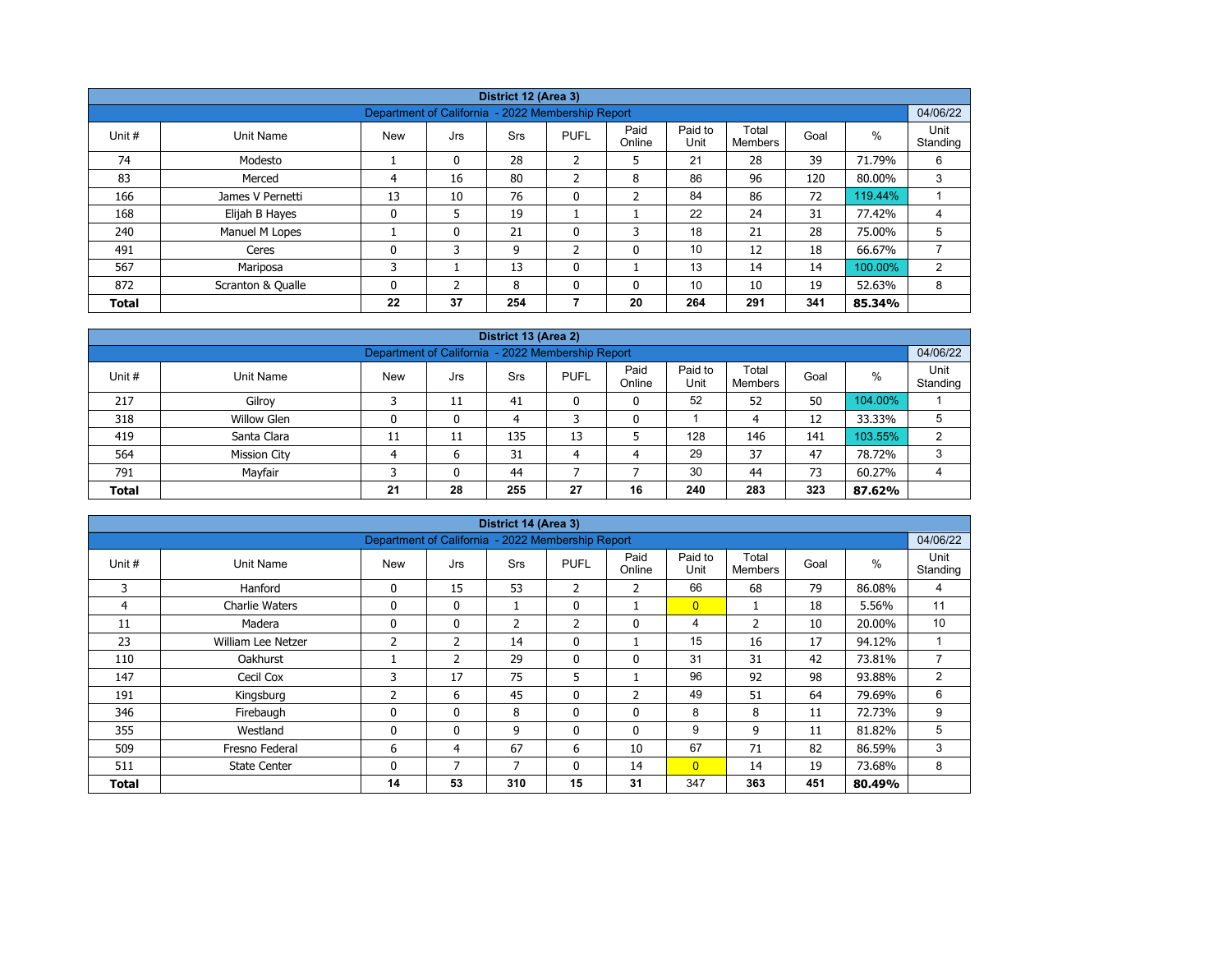|              |                   |                                                   |          | District 15 (Area 3) |                |                |                 |                  |      |         |                  |
|--------------|-------------------|---------------------------------------------------|----------|----------------------|----------------|----------------|-----------------|------------------|------|---------|------------------|
|              |                   | Department of California - 2022 Membership Report |          |                      |                |                |                 |                  |      |         | 04/06/22         |
| Unit #       | Unit Name         | <b>New</b>                                        | Jrs      | Srs                  | <b>PUFL</b>    | Paid<br>Online | Paid to<br>Unit | Total<br>Members | Goal | $\%$    | Unit<br>Standing |
| 20           | Porterville       |                                                   | 10       | 47                   | $\overline{2}$ | 3              | 52              | 57               | 55   | 103.64% | 3                |
| 26           | Bakersfield       |                                                   | 0        | 75                   | 5              | 6              | 69              | 75               | 89   | 84.27%  | 5                |
| 94           | Exeter            | 0                                                 |          | 24                   | 6              | 10             | 9               | 25               | 32   | 78.13%  |                  |
| 124          | Merle Reed        | 14                                                | 14       | 98                   | h              | 4              | 106             | 112              | 102  | 109.80% | $\overline{2}$   |
| 213          | Leslie L Robinson | 0                                                 | 4        | 30                   | $\mathbf 0$    |                | 33              | 34               | 34   | 100.00% | 4                |
| 221          | Tehachapi         | 12                                                | 4        | 43                   | $\mathbf{0}$   | 0              | 47              | 47               | 39   | 120.51% |                  |
| 711          | Kern River Valley | 0                                                 | $\Omega$ | 13                   | $\mathbf{0}$   | 0              | 13              | 13               | 16   | 81.25%  | 6                |
| <b>Total</b> |                   | 34                                                | 33       | 330                  | 15             | 24             | 324             | 363              | 367  | 98.91%  |                  |

| District 16 (Area 6) |                           |                                                   |                |            |                |                |                 |                         |      |         |                  |  |  |
|----------------------|---------------------------|---------------------------------------------------|----------------|------------|----------------|----------------|-----------------|-------------------------|------|---------|------------------|--|--|
|                      |                           | Department of California - 2022 Membership Report |                |            |                |                |                 |                         |      |         | 04/06/22         |  |  |
| Unit #               | <b>Unit Name</b>          | <b>New</b>                                        | Jrs            | <b>Srs</b> | <b>PUFL</b>    | Paid<br>Online | Paid to<br>Unit | Total<br><b>Members</b> | Goal | %       | Unit<br>Standing |  |  |
| 48                   | Oxnard                    | 0                                                 | 10             | 60         | 3              | 3              | 64              | 70                      | 83   | 84.34%  | 12               |  |  |
| 49                   | Santa Barbara             | $\Omega$                                          | $\mathbf{0}$   | 3          | $\mathbf{0}$   | 3              | $\overline{0}$  | 3                       | 12   | 25.00%  | 14               |  |  |
| 50                   | Paso Robles               |                                                   |                | 18         | 0              | 1              | 18              | 19                      | 19   | 100.00% | 8                |  |  |
| 56                   | Corporal Marshal N Braden | 9                                                 | 10             | 76         | 1              | 8              | 77              | 86                      | 90   | 95.56%  | 10               |  |  |
| 66                   | San Luis Obispo           | 8                                                 | 4              | 63         | $\mathbf{0}$   | $\overline{4}$ | 63              | 67                      | 65   | 103.08% | 5                |  |  |
| 125                  | Vandenberg                | $\mathbf{0}$                                      | $\mathbf{0}$   | 33         | 2              | 3              | 28              | 33                      | 38   | 86.84%  | 11               |  |  |
| 136                  | Arroyo Grande             | 10                                                | 1              | 85         | $\overline{2}$ | 8              | 76              | 86                      | 77   | 111.69% | 3                |  |  |
| 211                  | William "Will" Proud      | 11                                                | $\overline{2}$ | 96         | 3              | 4              | 91              | 98                      | 94   | 104.26% | 4                |  |  |
| 339                  | Ventura                   | $\mathbf{0}$                                      | 9              | 24         |                | 1              | 31              | 33                      | 41   | 80.49%  | 13               |  |  |
| 432                  | Cambria                   | 37                                                | 5              | 146        | $\overline{2}$ | 1              | 148             | 151                     | 128  | 117.97% | 2                |  |  |
| 482                  | Walter "Ski" Gamulski     | 4                                                 | 6              | 49         | $\mathbf{0}$   | 0              | 55              | 55                      | 54   | 101.85% | 6                |  |  |
| 502                  | Moorpark                  |                                                   |                | 24         | $\mathbf{0}$   | 4              | 21              | 25                      | 26   | 96.15%  | 9                |  |  |
| 534                  | Orcutt                    | 17                                                | $\mathbf{0}$   | 47         |                | 3              | 43              | 47                      | 36   | 130.56% | 1                |  |  |
| 741                  | Camarillo                 | 22                                                | 14             | 214        |                | 33             | 194             | 228                     | 225  | 101.33% | $\overline{7}$   |  |  |
| <b>Total</b>         |                           | 120                                               | 63             | 938        | 16             | 76             | 909             | 1001                    | 988  | 101.32% |                  |  |  |

| District 17 (Area 4)                                                                                                                             |                                                               |  |    |    |   |   |    |    |    |         |   |  |  |  |  |
|--------------------------------------------------------------------------------------------------------------------------------------------------|---------------------------------------------------------------|--|----|----|---|---|----|----|----|---------|---|--|--|--|--|
|                                                                                                                                                  | 04/06/22<br>Department of California - 2022 Membership Report |  |    |    |   |   |    |    |    |         |   |  |  |  |  |
| Paid<br>Paid to<br>Total<br>Unit #<br><b>PUFL</b><br>Goal<br><b>New</b><br>%<br>Unit Name<br>Srs<br>Jrs<br>Unit<br>Standing<br>Online<br>Members |                                                               |  |    |    |   |   |    |    |    |         |   |  |  |  |  |
| 302                                                                                                                                              | Allied                                                        |  | 8  | 47 | 0 | 0 | 55 | 55 | 52 | 105.77% | 3 |  |  |  |  |
| 309                                                                                                                                              | Los Angeles Sheriff's Star                                    |  |    | 30 | 0 |   | 32 | 33 | 31 | 106.45% | າ |  |  |  |  |
| 628                                                                                                                                              | Chinatown                                                     |  | 21 | 31 |   |   | 51 | 52 | 48 | 108.33% |   |  |  |  |  |
| 108<br>138<br>106.87%<br>140<br>32<br>131<br><b>Total</b><br>13<br>0<br>∽                                                                        |                                                               |  |    |    |   |   |    |    |    |         |   |  |  |  |  |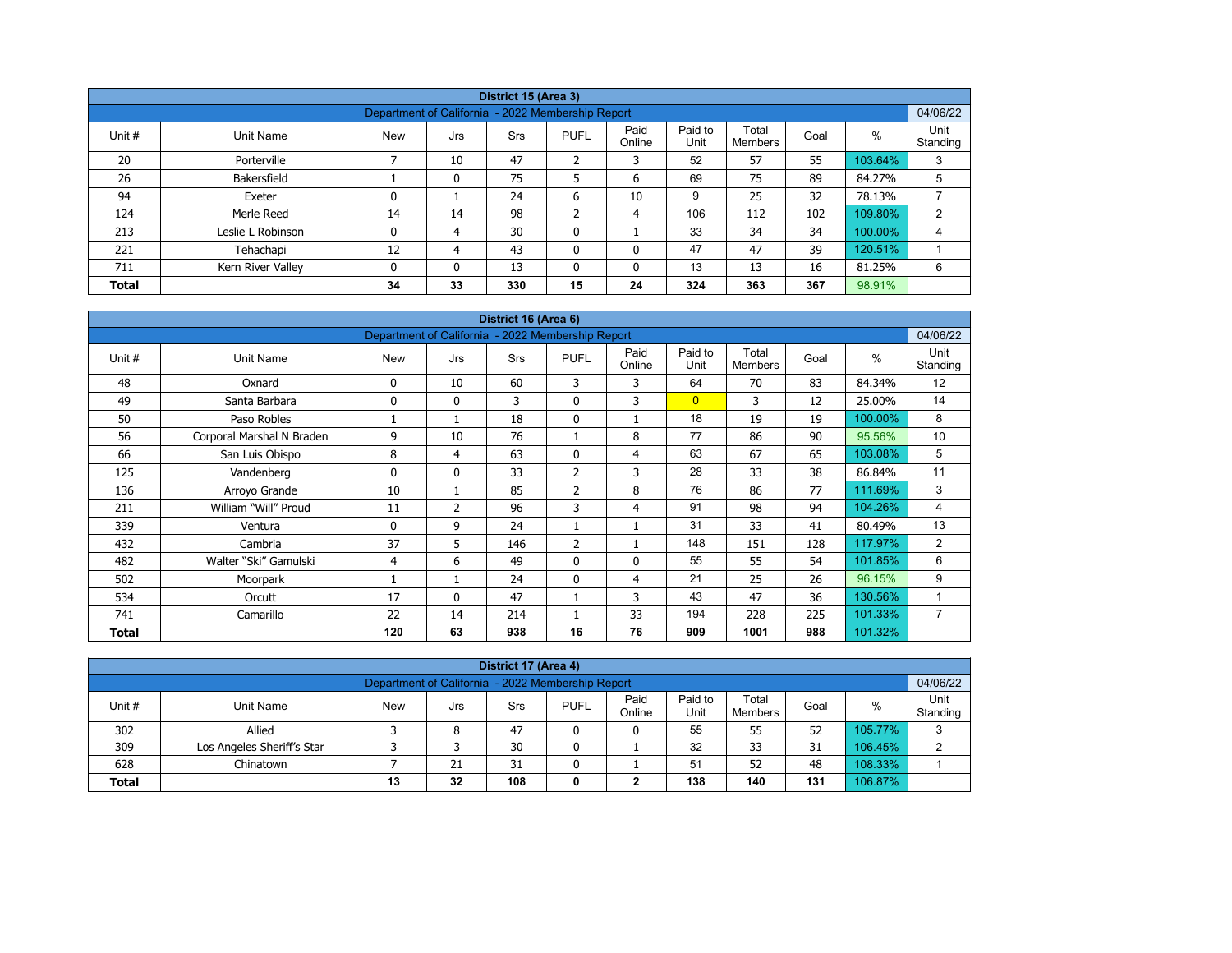| District 18 (Area 6) |                       |                                                   |              |            |                |                |                 |                         |      |         |                  |  |  |
|----------------------|-----------------------|---------------------------------------------------|--------------|------------|----------------|----------------|-----------------|-------------------------|------|---------|------------------|--|--|
|                      |                       | Department of California - 2022 Membership Report |              |            |                |                |                 |                         |      |         | 04/06/22         |  |  |
| Unit #               | Unit Name             | <b>New</b>                                        | Jrs          | <b>Srs</b> | <b>PUFL</b>    | Paid<br>Online | Paid to<br>Unit | Total<br><b>Members</b> | Goal | $\%$    | Unit<br>Standing |  |  |
| 13                   | Pasadena              | 0                                                 | 14           | 32         | $\overline{2}$ | 3              | 41              | 46                      | 53   | 86.79%  | $\overline{7}$   |  |  |
| 30                   | Pomoma Charles P Rowe | 4                                                 | 3            | 37         | $\overline{2}$ |                | 37              | 40                      | 60   | 66.67%  | 10               |  |  |
| 75                   | La Puente             | 0                                                 | $\mathbf{0}$ | 7          | 4              | 3              | $\overline{0}$  | 7                       | 34   | 20.59%  | 12               |  |  |
| 139                  | Alhambra              | 3                                                 | 5            | 54         | 5              | 6              | 48              | 59                      | 58   | 101.72% | 3                |  |  |
| 180                  | Canyon City           | 4                                                 | 6            | 47         | 4              | 8              | 41              | 53                      | 45   | 117.78% | 2                |  |  |
| 241                  | Abraham Lincoln       | 6                                                 | $\mathbf{0}$ | 23         | 2              | $\overline{2}$ | 19              | 23                      | 23   | 100.00% | 4                |  |  |
| 261                  | El Monte              | 0                                                 | 6            | 18         | $\mathbf 0$    |                | 23              | 24                      | 44   | 54.55%  | 11               |  |  |
| 280                  | East Pasadena         | $\overline{2}$                                    |              | 54         | 5              | 4              | 46              | 55                      | 58   | 94.83%  | 6                |  |  |
| 397                  | Monterey Park         | 0                                                 | 3            | 14         | $\mathbf{0}$   | 17             | $\overline{0}$  | 17                      | 14   | 121.43% | $\mathbf{1}$     |  |  |
| 755                  | <b>Charter Cove</b>   | 4                                                 | 13           | 81         | 2              | 8              | 84              | 94                      | 119  | 78.99%  | 9                |  |  |
| 790                  | <b>West Covina</b>    | 6                                                 | 5            | 51         | $\overline{2}$ | 6              | 48              | 56                      | 57   | 98.25%  | 5                |  |  |
| 830                  | Duarte                | 3                                                 | 37           | 85         | 13             |                | 108             | 122                     | 141  | 86.52%  | 8                |  |  |
| Total                |                       | 32                                                | 93           | 503        | 41             | 60             | 495             | 596                     | 706  | 84.42%  |                  |  |  |

| District 19 (Area 4)<br>Department of California - 2022 Membership Report |                   |            |              |     |                |                |                 |                         |      |         |                  |  |  |
|---------------------------------------------------------------------------|-------------------|------------|--------------|-----|----------------|----------------|-----------------|-------------------------|------|---------|------------------|--|--|
|                                                                           |                   |            |              |     |                |                |                 |                         |      |         | 04/06/22         |  |  |
| Unit #                                                                    | Unit Name         | <b>New</b> | Jrs          | Srs | <b>PUFL</b>    | Paid<br>Online | Paid to<br>Unit | Total<br><b>Members</b> | Goal | $\%$    | Unit<br>Standing |  |  |
| 134                                                                       | City of Paramount | 9          | $\mathbf{0}$ | 11  | 1              |                | 9               | 11                      | 22   | 50.00%  | 13               |  |  |
| 170                                                                       | Bert S Crossland  | 0          | 5            | 22  | $\overline{2}$ |                | 24              | 27                      | 26   | 103.85% | $\mathbf{1}$     |  |  |
| 184                                                                       | South Bay         | 9          | 4            | 94  | 5              | 25             | 68              | 98                      | 124  | 79.03%  | 10               |  |  |
| 270                                                                       | Downey            | 0          | $\mathbf{0}$ | 10  | $\overline{2}$ | $\mathbf 0$    | 8               | 10                      | 12   | 83.33%  | 9                |  |  |
| 272                                                                       | Montebello        | 12         | $\mathbf{0}$ | 94  | $\overline{2}$ | 11             | 81              | 94                      | 94   | 100.00% | 2                |  |  |
| 314                                                                       | Hawthorne         | 0          | 5            | 65  | 14             | 6              | 50              | 70                      | 81   | 86.42%  | 8                |  |  |
| 341                                                                       | Leland A Cupp     | 4          | 5            | 47  | $\mathbf{0}$   | $\overline{7}$ | 45              | 52                      | 53   | 98.11%  | 4                |  |  |
| 352                                                                       | Gilbert W Lindsay | 0          | $\mathbf{0}$ | 3   |                | $\overline{2}$ | $\overline{0}$  | 3                       | 10   | 30.00%  | 14               |  |  |
| 359                                                                       | <b>Norwalk</b>    | 11         | 13           | 119 | 5              | 6              | 121             | 132                     | 147  | 89.80%  | 6                |  |  |
| 411                                                                       | Rivera            | 10         | 5            | 41  |                | 5              | 40              | 46                      | 51   | 90.20%  | 5                |  |  |
| 465                                                                       | Clyde F Hager     |            | 4            | 7   |                | $\mathbf 0$    | 10              | 11                      | 14   | 78.57%  | 11               |  |  |
| 496                                                                       | Lakewood          | 19         | 14           | 239 | 7              | 8              | 238             | 253                     | 288  | 87.85%  | 7                |  |  |
| 723                                                                       | Hollydale         |            | 1            | 20  |                | 3              | 17              | 21                      | 21   | 100.00% | 2                |  |  |
| 833                                                                       | Lincoln Village   | 0          | 2            | 21  |                | 19             | 3               | 23                      | 36   | 63.89%  | 12               |  |  |
| Total                                                                     |                   | 76         | 58           | 793 | 43             | 94             | 714             | 851                     | 979  | 86.93%  |                  |  |  |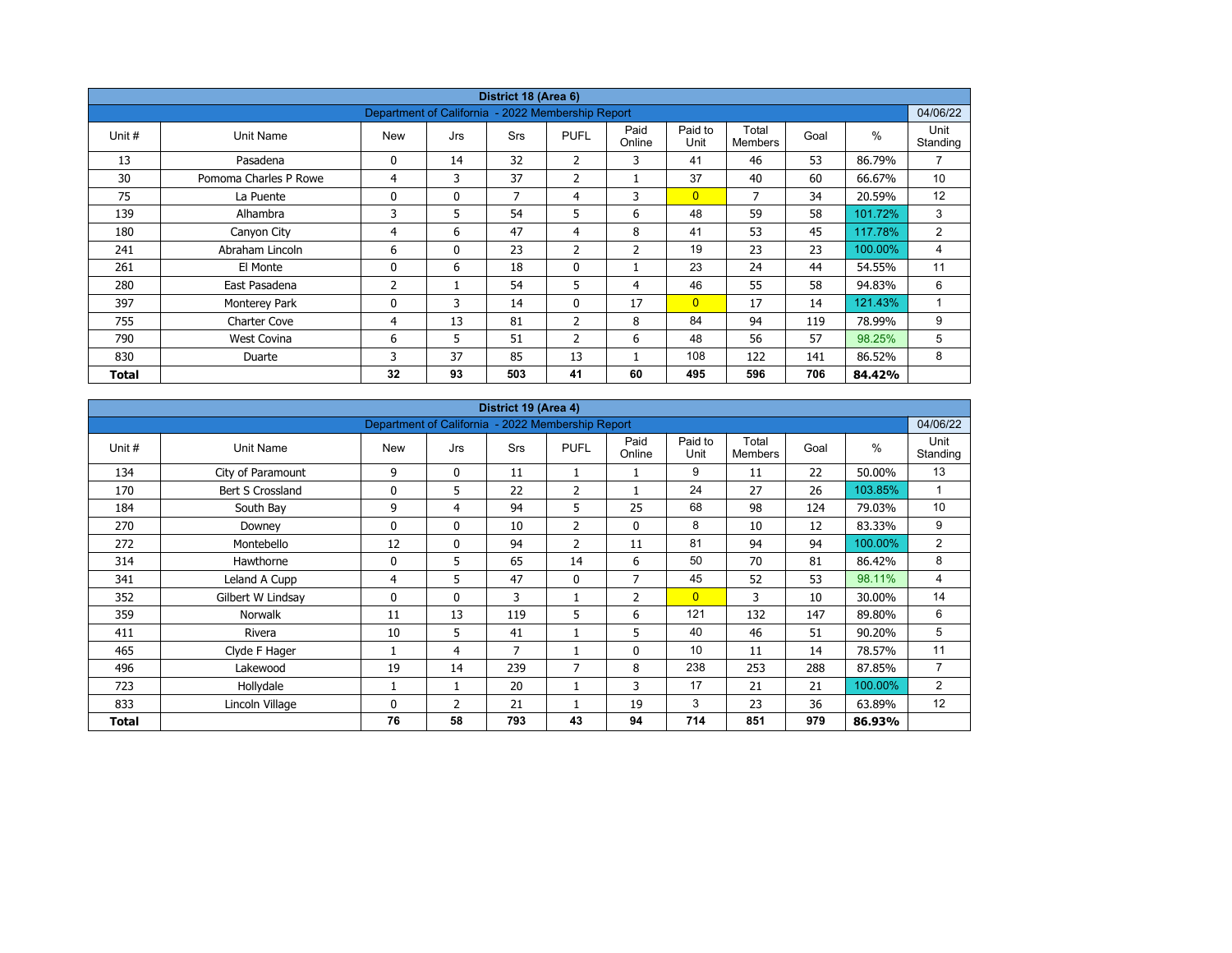|              |                                                               |            |     | District 20 (Area 6) |              |                |                 |                  |      |         |                  |  |  |  |  |
|--------------|---------------------------------------------------------------|------------|-----|----------------------|--------------|----------------|-----------------|------------------|------|---------|------------------|--|--|--|--|
|              | 04/06/22<br>Department of California - 2022 Membership Report |            |     |                      |              |                |                 |                  |      |         |                  |  |  |  |  |
| Unit #       | Unit Name                                                     | <b>New</b> | Jrs | <b>Srs</b>           | <b>PUFL</b>  | Paid<br>Online | Paid to<br>Unit | Total<br>Members | Goal | %       | Unit<br>Standing |  |  |  |  |
| 176          | San Fernando                                                  | 0          | 2   | 60                   | 7            | 6              | 49              | 62               | 61   | 101.64% | 3                |  |  |  |  |
| 311          | Antelope Valley                                               | ∍          | 12  | 74                   | 8            | 8              | 70              | 86               | 104  | 82.69%  | 5                |  |  |  |  |
| 348          | Palmdale                                                      |            | 0   | 36                   | 5            | $\overline{2}$ | 29              | 36               | 44   | 81.82%  | 6                |  |  |  |  |
| 377          | Sunland-Tujunga                                               | 12         | 2   | 46                   |              | 5              | 42              | 48               | 35   | 137.14% |                  |  |  |  |  |
| 507          | Newhall-Saugus                                                | 3          | 2   | 58                   |              | 10             | 49              | 60               | 66   | 90.91%  | 4                |  |  |  |  |
| 520          | Sun Valley                                                    | ⇁          |     | 35                   |              | 5              | 32              | 38               | 51   | 74.51%  |                  |  |  |  |  |
| 817          | Panorama City                                                 | 6          | 0   | 43                   | $\mathbf{0}$ |                | 42              | 43               | 42   | 102.38% | 2                |  |  |  |  |
| <b>Total</b> |                                                               | 31         | 21  | 352                  | 23           | 37             | 313             | 373              | 403  | 92.56%  |                  |  |  |  |  |

| District 21 (Area 5) |                          |                                                   |                |            |                |                |                 |                         |      |               |                  |  |  |
|----------------------|--------------------------|---------------------------------------------------|----------------|------------|----------------|----------------|-----------------|-------------------------|------|---------------|------------------|--|--|
|                      |                          | Department of California - 2022 Membership Report |                |            |                |                |                 |                         |      |               | 04/06/22         |  |  |
| Unit #               | <b>Unit Name</b>         | <b>New</b>                                        | Jrs            | <b>Srs</b> | <b>PUFL</b>    | Paid<br>Online | Paid to<br>Unit | Total<br><b>Members</b> | Goal | $\frac{0}{0}$ | Unit<br>Standing |  |  |
| 53                   | Harold W Hyland          | 11                                                | 6              | 73         | 8              | 7              | 64              | 79                      | 89   | 88.76%        | 10               |  |  |
| 79                   | Riverside                | 10                                                | 7              | 64         | 2              | 13             | 56              | 71                      | 100  | 71.00%        | 15               |  |  |
| 200                  | Lynn Mort                | 19                                                |                | 72         | 4              | 9              | 60              | 73                      | 74   | 98.65%        | 8                |  |  |
| 289                  | Carl R Meairs            | 16                                                | 10             | 119        | $\overline{2}$ | 17             | 110             | 129                     | 149  | 86.58%        | 12               |  |  |
| 328                  | Norco                    | 50                                                | 13             | 198        | 1              | 28             | 182             | 211                     | 200  | 105.50%       | 4                |  |  |
| 428                  | San Gorgonio Pass        | 9                                                 | $\mathbf{0}$   | 26         | 1              | 3              | 22              | 26                      | 16   | 162.50%       | 1                |  |  |
| 500                  | Mira Loma                | 3                                                 | $\overline{2}$ | 39         | 3              | 3              | 35              | 41                      | 56   | 73.21%        | 14               |  |  |
| 519                  | Owen Coffman             | 47                                                | 54             | 284        | 5              | 32             | 301             | 338                     | 327  | 103.36%       | $\overline{7}$   |  |  |
| 574                  | <b>Morrison Memorial</b> | 4                                                 | $\mathbf{1}$   | 52         | 0              | 13             | 40              | 53                      | 51   | 103.92%       | 6                |  |  |
| 595                  | Perris                   | 9                                                 | 3              | 50         | 5              | 8              | 40              | 53                      | 54   | 98.15%        | 9                |  |  |
| 739                  | <b>Herman Granados</b>   | 13                                                | 4              | 64         | 4              | 6              | 58              | 68                      | 64   | 106.25%       | 3                |  |  |
| 742                  | Joe Dominguez            | 6                                                 | 4              | 71         | $\mathbf 0$    | 32             | 43              | 75                      | 72   | 104.17%       | 5                |  |  |
| 800                  | Idyllwild                | 4                                                 | 3              | 99         | $\mathbf{1}$   | 8              | 93              | 102                     | 117  | 87.18%        | 11               |  |  |
| 848                  | San Jacinto              | $\overline{7}$                                    | 5              | 72         | $\mathbf 0$    | 6              | 71              | 77                      | 98   | 78.57%        | 13               |  |  |
| 852                  | Temecula-Murrieta Valley | 2                                                 | 2              | 14         | 0              | $\overline{2}$ | 14              | 16                      | 10   | 160.00%       | $\overline{2}$   |  |  |
| 951                  | Fellowship               | $\Omega$                                          | $\mathbf{0}$   | 3          | $\mathbf{0}$   | 3              | $\overline{0}$  | 3                       | 17   | 17.65%        | 16               |  |  |
| Total                |                          | 210                                               | 115            | 1300       | 36             | 190            | 1189            | 1415                    | 1494 | 94.71%        |                  |  |  |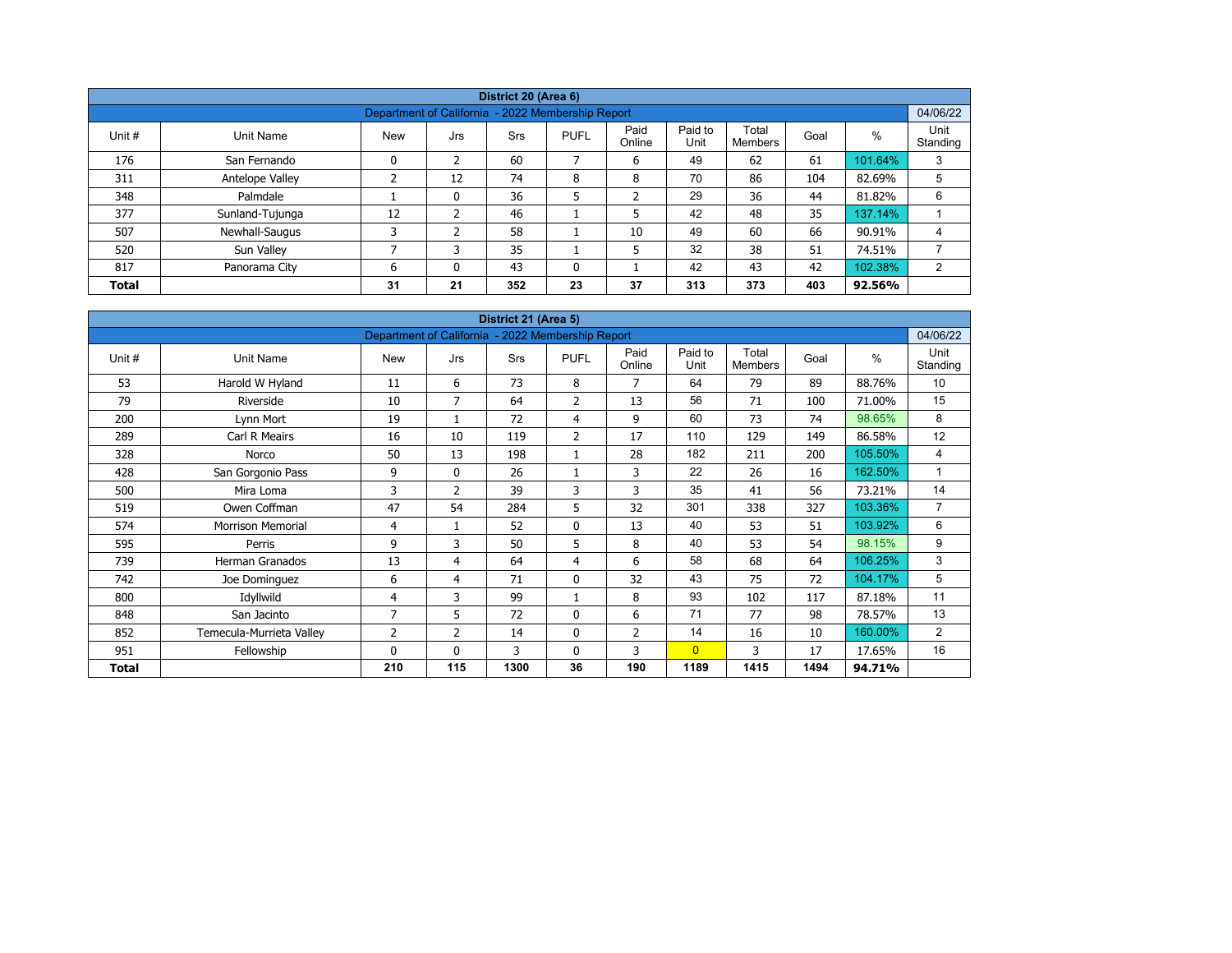| District 22 (Area 5) |                          |                                                   |                |             |                |                |                 |                         |      |          |                  |  |  |
|----------------------|--------------------------|---------------------------------------------------|----------------|-------------|----------------|----------------|-----------------|-------------------------|------|----------|------------------|--|--|
|                      |                          | Department of California - 2022 Membership Report |                |             |                |                |                 |                         |      |          | 04/06/22         |  |  |
| Unit#                | <b>Unit Name</b>         | <b>New</b>                                        | Jrs            | Srs         | <b>PUFL</b>    | Paid<br>Online | Paid to<br>Unit | Total<br><b>Members</b> | Goal | $\%$     | Unit<br>Standing |  |  |
| 146                  | Oceanside                | 0                                                 | 3              | 19          | $\mathbf{1}$   | 2              | 19              | 22                      | 21   | 104.76%  | 3                |  |  |
| 149                  | JB Clark                 | $\overline{7}$                                    | $\mathbf{1}$   | 79          | 8              | 17             | 55              | 80                      | 97   | 82.47%   | 13               |  |  |
| 201                  | Dewitt C Mitchell        | 0                                                 | $\mathbf{0}$   | 18          | $\mathbf{0}$   | $\overline{2}$ | 16              | 18                      | 15   | 120.00%  | $\mathbf{1}$     |  |  |
| 255                  | Larry E Bennett          | $\overline{7}$                                    | 29             | 132         | 15             | 11             | 135             | 161                     | 169  | 95.27%   | 6                |  |  |
| 258                  | Alpine                   | 1                                                 | 5              | 36          | 3              | 5              | 33              | 41                      | 52   | 78.85%   | 16               |  |  |
| 282                  | La Mesa                  | 5                                                 | $\overline{2}$ | 92          | 17             | 3              | 74              | 94                      | 111  | 84.68%   | 12               |  |  |
| 303                  | El Cajon                 | 0                                                 | 0              | 9           | $\mathbf 0$    | $\overline{2}$ | $\overline{7}$  | 9                       | 14   | 64.29%   | 17               |  |  |
| 310                  | Dennis T Williams        | 7                                                 | 6              | 110         | 9              | 13             | 94              | 116                     | 123  | 94.31%   | $\overline{7}$   |  |  |
| 364                  | Santee                   | 0                                                 | 0              | 14          | $\mathbf 0$    | 14             | $\overline{0}$  | 14                      | 21   | 66.67%   | 17               |  |  |
| 365                  | Alvin Myo Dunn           | 1                                                 | $\overline{2}$ | 69          | 3              | 12             | 56              | 71                      | 79   | 89.87%   | 9                |  |  |
| 416                  | San Dieguito             | 0                                                 | $\Omega$       | 23          | 8              | 15             | $\overline{0}$  | 23                      | 29   | 79.31%   | 15               |  |  |
| 434                  | Chula Vista              | 8                                                 | $\overline{2}$ | 168         | 15             | 12             | 143             | 170                     | 197  | 86.29%   | 11               |  |  |
| 460                  | Albert J Hickman         | 0                                                 | 6              | 101         | 8              | 8              | 91              | 107                     | 118  | 90.68%   | 8                |  |  |
| 468                  | Lincoln Deming           | 13                                                | 10             | 120         | 6              | 21             | 103             | 130                     | 131  | 99.24%   | $\overline{4}$   |  |  |
| 552                  | Pacific Beach            | 6                                                 | 3              | 56          | 3              | 3              | 53              | 59                      | 56   | 105.36%  | $\overline{2}$   |  |  |
| 619                  | Sgt Allan K Walker, USMC | 0                                                 | 0              | $\mathbf 0$ | $\mathbf 0$    | 0              | $\overline{0}$  | 0                       | 17   | $0.00\%$ | 19               |  |  |
| 731                  | Larry E Holmberg         | 0                                                 | 2              | 15          | $\overline{2}$ | $\mathbf{1}$   | 14              | 17                      | 21   | 80.95%   | 14               |  |  |
| 820                  | Imperial Beach           | 8                                                 | 3              | 86          | 5              | 8              | 76              | 89                      | 102  | 87.25%   | 10               |  |  |
| 853                  | <b>Borrego Springs</b>   | 13                                                | 1              | 124         | 8              | 10             | 107             | 125                     | 130  | 96.15%   | 5                |  |  |
| <b>Total</b>         |                          | 76                                                | 75             | 1271        | 111            | 159            | 1076            | 1346                    | 1503 | 89.55%   |                  |  |  |

| District 23 (Area 4)                                                                                                                                   |                 |   |    |     |   |    |     |     |     |         |   |  |  |
|--------------------------------------------------------------------------------------------------------------------------------------------------------|-----------------|---|----|-----|---|----|-----|-----|-----|---------|---|--|--|
| Department of California - 2022 Membership Report                                                                                                      |                 |   |    |     |   |    |     |     |     |         |   |  |  |
| Paid<br>Paid to<br>Total<br><b>PUFL</b><br>%<br>Unit#<br>Goal<br>Unit Name<br><b>New</b><br>Srs<br>Jrs<br>Unit<br>Standing<br>Online<br><b>Members</b> |                 |   |    |     |   |    |     |     |     |         |   |  |  |
| 228                                                                                                                                                    | Benj J Bowie    |   | 19 | 34  |   |    | 50  | 53  | 53  | 100.00% | 3 |  |  |
| 252                                                                                                                                                    | Jackie Robinson | 6 | 28 | 194 | כ | 14 | 203 | 222 | 265 | 83.77%  | 5 |  |  |
| 578                                                                                                                                                    | Chappie James   |   |    | 80  | ∍ | 4  | 79  | 85  | 81  | 104.94% | 2 |  |  |
| 639                                                                                                                                                    | Dorie Miller    |   | 23 | 43  | ╮ |    | 64  | 66  | 61  | 108.20% |   |  |  |
| 12<br>12<br>13<br>86.67%<br>784<br>15<br>Sammy Davis Jr                                                                                                |                 |   |    |     |   |    |     |     |     |         |   |  |  |
| 76<br>475<br>363<br>20<br>408<br>439<br>15<br>11<br>92.42%<br><b>Total</b>                                                                             |                 |   |    |     |   |    |     |     |     |         |   |  |  |

| District 24 (Area 6)                                                                                                                      |                                                               |    |  |     |   |    |    |     |     |         |   |  |  |  |
|-------------------------------------------------------------------------------------------------------------------------------------------|---------------------------------------------------------------|----|--|-----|---|----|----|-----|-----|---------|---|--|--|--|
|                                                                                                                                           | Department of California - 2022 Membership Report<br>04/06/22 |    |  |     |   |    |    |     |     |         |   |  |  |  |
| Paid<br>Paid to<br>Total<br><b>PUFL</b><br>%<br>Unit #<br>Goal<br>Unit Name<br>Srs<br>New<br>Jrs<br>Unit<br>Standing<br>Online<br>Members |                                                               |    |  |     |   |    |    |     |     |         |   |  |  |  |
| 43                                                                                                                                        | Hollywood                                                     | 22 |  | 117 |   | 31 | 89 | 121 | 104 | 116.35% | C |  |  |  |
| 46                                                                                                                                        | Community                                                     |    |  | 55  | a | 4  | 47 | 60  | 41  | 146.34% |   |  |  |  |
| 96.30%<br>163<br>29<br>189<br>283<br>153<br>182<br>Palisades<br>13<br>ס                                                                   |                                                               |    |  |     |   |    |    |     |     |         |   |  |  |  |
| 38<br>108.68%<br>299<br>325<br>23<br>363<br>334<br>37<br>41<br><b>Total</b>                                                               |                                                               |    |  |     |   |    |    |     |     |         |   |  |  |  |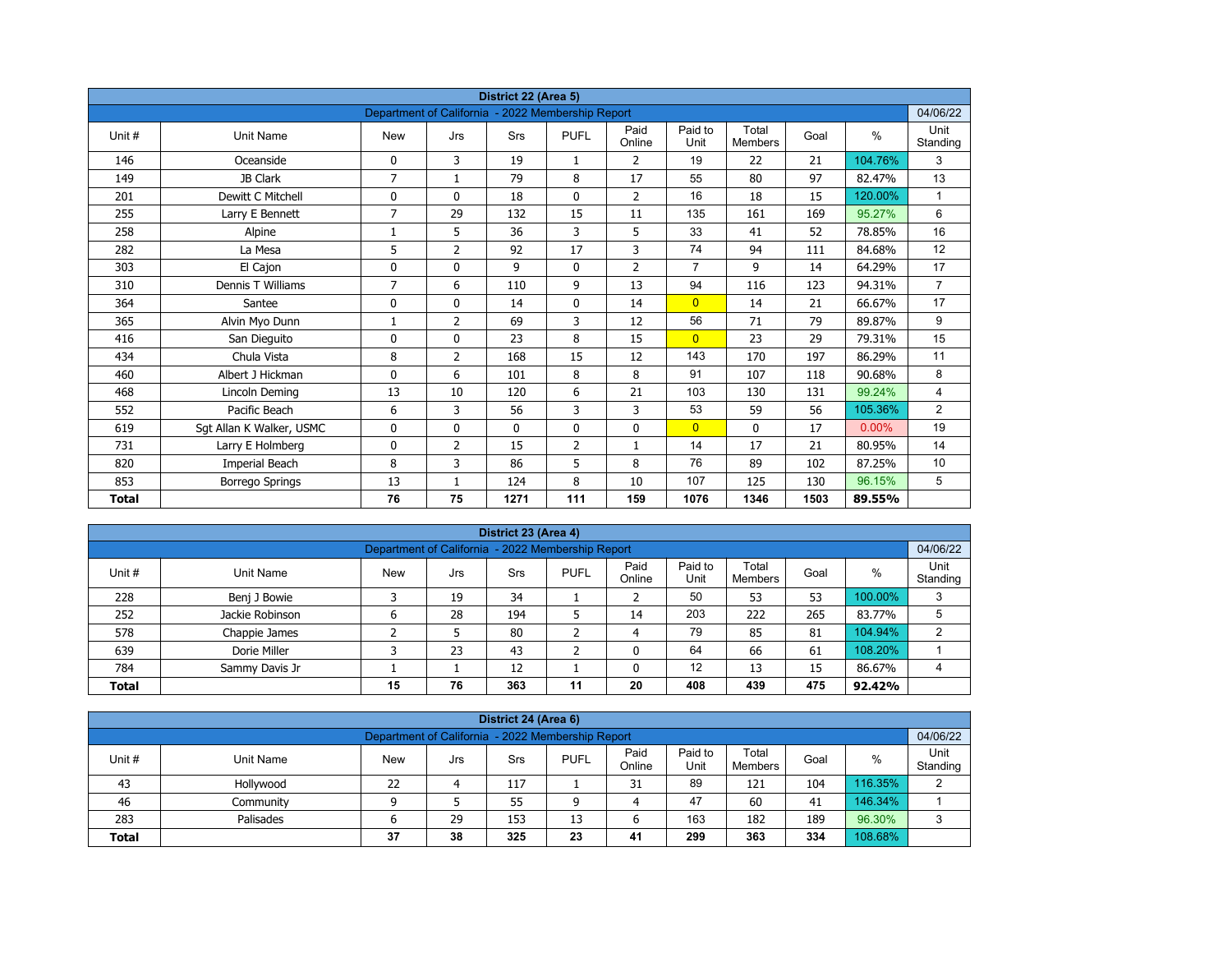| District 25 (Area 5) |                                 |                                                   |                |            |                |                |                 |                         |      |         |                  |  |  |
|----------------------|---------------------------------|---------------------------------------------------|----------------|------------|----------------|----------------|-----------------|-------------------------|------|---------|------------------|--|--|
|                      |                                 | Department of California - 2022 Membership Report |                |            |                |                |                 |                         |      |         | 04/06/22         |  |  |
| Unit #               | Unit Name                       | <b>New</b>                                        | Jrs            | <b>Srs</b> | <b>PUFL</b>    | Paid<br>Online | Paid to<br>Unit | Total<br><b>Members</b> | Goal | $\%$    | Unit<br>Standing |  |  |
| 14                   | San Bernardino                  | $\mathbf{1}$                                      | 4              | 39         | $\overline{2}$ | $\overline{2}$ | 39              | 43                      | 42   | 102.38% | $\overline{2}$   |  |  |
| 106                  | Redlands                        | 13                                                | 6              | 156        | 5              | 22             | 135             | 162                     | 176  | 92.05%  | 9                |  |  |
| 112                  | Ontario                         | 8                                                 | $\Omega$       | 64         | $\mathbf 0$    | $\overline{4}$ | 60              | 64                      | 69   | 92.75%  | 8                |  |  |
| 155                  | Colton                          | 4                                                 | 13             | 51         | $\overline{2}$ | 5              | 57              | 64                      | 73   | 87.67%  | 13               |  |  |
| 229                  | Leo Collins                     | 3                                                 | 3              | 34         | $\mathbf{1}$   | 5              | 31              | 37                      | 56   | 66.07%  | 17               |  |  |
| 256                  | <b>Apple Valley</b>             | 2                                                 | $\mathbf{1}$   | 30         | $\mathbf{0}$   | $\mathbf{1}$   | 30              | 31                      | 31   | 100.00% | 3                |  |  |
| 262                  | Fontana                         | 9                                                 | 12             | 78         | $\mathbf{1}$   | 10             | 79              | 90                      | 84   | 107.14% | $\mathbf{1}$     |  |  |
| 299                  | Chino                           | 15                                                | 5              | 146        | $\overline{7}$ | 15             | 129             | 151                     | 160  | 94.38%  | 6                |  |  |
| 324                  | <b>Richard Arnold Griffith</b>  | 5                                                 | 9              | 42         | 5              | 5              | 41              | 51                      | 53   | 96.23%  | 4                |  |  |
| 421                  | Highland                        | 26                                                | 25             | 218        | 4              | 23             | 216             | 243                     | 264  | 92.05%  | 9                |  |  |
| 422                  | Robert Allen Romo               | 14                                                | 14             | 103        | $\mathbf{0}$   | 13             | 104             | 117                     | 124  | 94.35%  | $\overline{7}$   |  |  |
| 426                  | Yucaipa Valley                  | 4                                                 | $\Omega$       | 27         | $\mathbf{1}$   | $\mathbf{1}$   | 25              | 27                      | 36   | 75.00%  | 16               |  |  |
| 466                  | Paul F Diekmann                 | 11                                                | $\overline{2}$ | 130        | $\mathbf{1}$   | $\overline{7}$ | 124             | 132                     | 150  | 88.00%  | 12               |  |  |
| 497                  | Bloomington                     | 3                                                 | 0              | 25         | $\mathbf{1}$   | $\mathbf 0$    | 24              | 25                      | 30   | 83.33%  | 14               |  |  |
| 584                  | Big Bear Lake/ Sgt Mjr Al Woody | 6                                                 | $\mathbf{0}$   | 80         | 5              | 10             | 65              | 80                      | 97   | 82.47%  | 15               |  |  |
| 650                  | Philip Marmolejo                | 10                                                | 10             | 79         | $\mathbf{1}$   | 0              | 88              | 89                      | 94   | 94.68%  | 5                |  |  |
| 710                  | <b>Guy Wynton Morris</b>        | 8                                                 | $\overline{7}$ | 28         | $\mathbf{0}$   | 5              | 30              | 35                      | 88   | 39.77%  | 19               |  |  |
| 751                  | Newberry                        | 3                                                 | $\overline{2}$ | 47         | 3              | 3              | 43              | 49                      | 77   | 63.64%  | 18               |  |  |
| 777                  | Richard O Reed                  | 6                                                 | 19             | 113        | 9              | 3              | 120             | 132                     | 148  | 89.19%  | 11               |  |  |
| 835                  | Rancho Cucamonga                | $\overline{2}$                                    | $\mathbf{0}$   | 24         | 0              | 3              | 21              | 24                      | 14   | 171.43% | $\mathbf{1}$     |  |  |
| <b>Total</b>         |                                 | 153                                               | 132            | 1514       | 48             | 137            | 1461            | 1646                    | 1866 | 88.21%  |                  |  |  |

| District 26 (Area 2) |                                                               |            |     |     |              |                |                 |                  |      |         |                  |  |  |  |  |
|----------------------|---------------------------------------------------------------|------------|-----|-----|--------------|----------------|-----------------|------------------|------|---------|------------------|--|--|--|--|
|                      | Department of California - 2022 Membership Report<br>04/06/22 |            |     |     |              |                |                 |                  |      |         |                  |  |  |  |  |
| Unit #               | Unit Name                                                     | <b>New</b> | Jrs | Srs | <b>PUFL</b>  | Paid<br>Online | Paid to<br>Unit | Total<br>Members | Goal | %       | Unit<br>Standing |  |  |  |  |
| 82                   | San Mateo                                                     | 16         |     | 75  | h<br>∠       | 5              | 69              | 76               | 87   | 87.36%  | 4                |  |  |  |  |
| 105                  | Redwood City                                                  |            | 4   | 28  | $\mathbf{0}$ | 0              | 32              | 32               | 25   | 128.00% |                  |  |  |  |  |
| 238                  | Pacifica                                                      | 0          |     | 24  | h<br>ے       |                | 22              | 25               | 33   | 75.76%  | 6                |  |  |  |  |
| 472                  | George Tadlock- E Unit                                        | 0          |     | 34  |              | 21             | 13              | 39               | 37   | 105.41% | 2                |  |  |  |  |
| 474                  | Coastside                                                     | 6          | 0   | 89  | ำ<br>∠       | 12             | 75              | 89               | 94   | 94.68%  | 3                |  |  |  |  |
| 585                  | Lloyd J Tobey                                                 |            | 0   | 69  |              | 4              | 64              | 69               | 80   | 86.25%  | 5                |  |  |  |  |
| <b>Total</b>         |                                                               | 36         | 11  | 319 | 12           | 43             | 275             | 330              | 356  | 92.70%  |                  |  |  |  |  |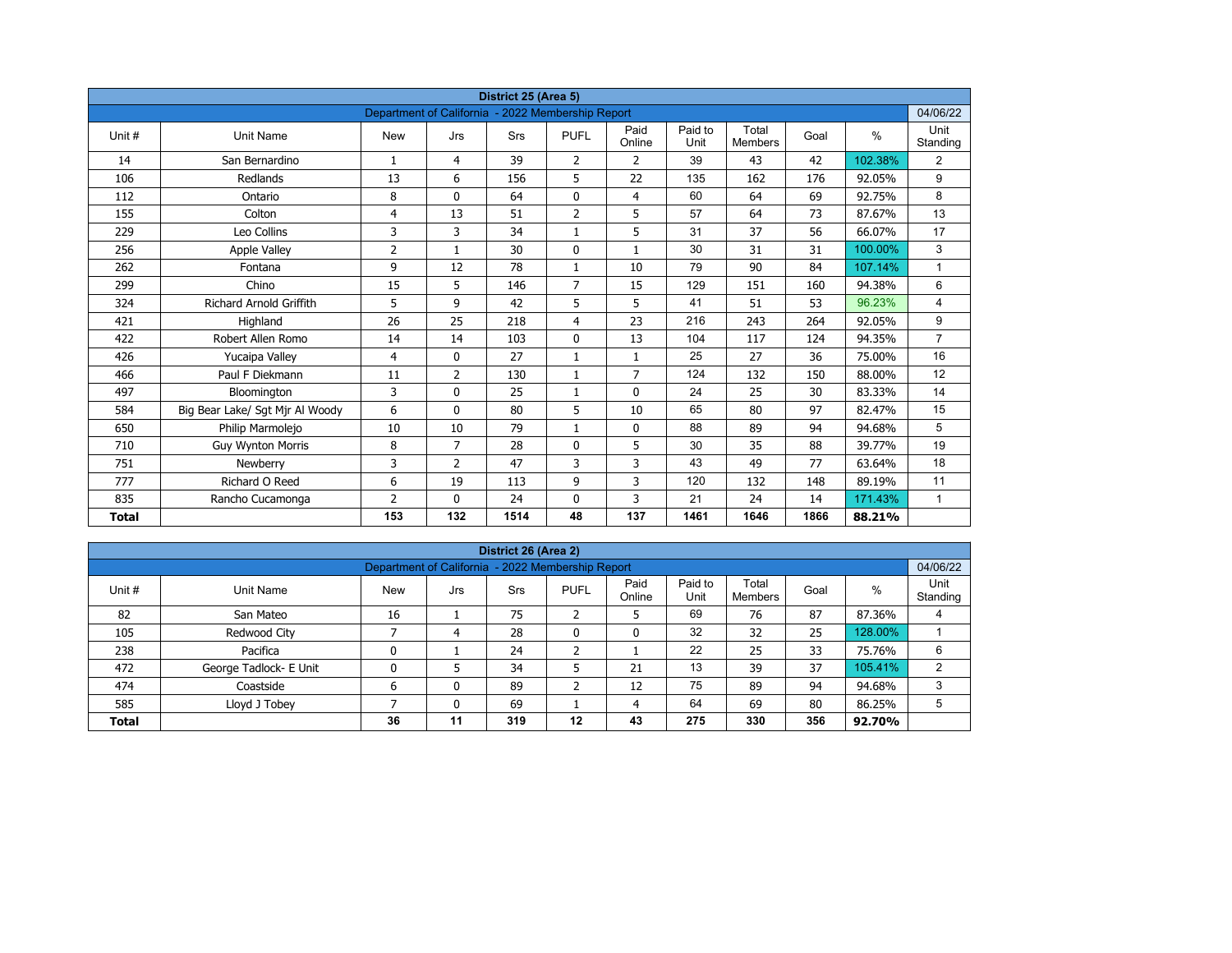| District 27 (Area 3)                                                                                                                                    |                   |  |   |    |  |    |    |    |    |         |   |  |  |  |
|---------------------------------------------------------------------------------------------------------------------------------------------------------|-------------------|--|---|----|--|----|----|----|----|---------|---|--|--|--|
| Department of California - 2022 Membership Report                                                                                                       |                   |  |   |    |  |    |    |    |    |         |   |  |  |  |
| Paid<br>Paid to<br>Total<br>%<br>Unit #<br><b>New</b><br><b>PUFL</b><br>Unit Name<br>Srs<br>Goal<br>Jrs<br>Unit<br>Online<br>Standing<br><b>Members</b> |                   |  |   |    |  |    |    |    |    |         |   |  |  |  |
| 118                                                                                                                                                     | Inyo              |  | 4 | 68 |  |    | 68 | 72 | 74 | 97.30%  | C |  |  |  |
| 457                                                                                                                                                     | Glacier           |  | 0 | 27 |  |    | 22 | 27 | 31 | 87.10%  | 3 |  |  |  |
| 476                                                                                                                                                     | Harry V Bailey Sr |  | 6 | 81 |  | 10 | 77 | 87 | 81 | 107.41% |   |  |  |  |
| 684<br>113<br>158<br>82.28%<br>John M Armitage<br>122<br>13<br>130<br>8<br>Δ                                                                            |                   |  |   |    |  |    |    |    |    |         |   |  |  |  |
| 18<br>344<br>279<br>28<br>316<br><b>Total</b><br>18<br>298<br>91.86%<br>9                                                                               |                   |  |   |    |  |    |    |    |    |         |   |  |  |  |

| District 28 (Area 2)                                                        |                          |                                                   |                |            |              |                |                 |                         |      |         |                  |  |  |  |
|-----------------------------------------------------------------------------|--------------------------|---------------------------------------------------|----------------|------------|--------------|----------------|-----------------|-------------------------|------|---------|------------------|--|--|--|
|                                                                             |                          | Department of California - 2022 Membership Report |                |            |              |                |                 |                         |      |         | 04/06/22         |  |  |  |
| Unit #                                                                      | Unit Name                | <b>New</b>                                        | Jrs            | <b>Srs</b> | <b>PUFL</b>  | Paid<br>Online | Paid to<br>Unit | Total<br><b>Members</b> | Goal | $\%$    | Unit<br>Standing |  |  |  |
| 31                                                                          | <b>Salinas</b>           | 0                                                 | $\mathbf{0}$   | 96         | 8            | 24             | 64              | 96                      | 158  | 60.76%  | 9                |  |  |  |
| 41                                                                          | Monterey Peninsula       | 6                                                 | $\mathfrak z$  | 30         | $\mathbf{0}$ |                | 31              | 32                      | 30   | 106.67% |                  |  |  |  |
| 69                                                                          | San Benito               | 0                                                 | 6              | 21         | $\mathbf{0}$ | 20             | $\overline{7}$  | 27                      | 32   | 84.38%  | $\overline{ }$   |  |  |  |
| 81                                                                          | Gonzales                 | 3                                                 | 3              | 43         |              | 5              | 40              | 46                      | 48   | 95.83%  | 5                |  |  |  |
| 121                                                                         | <b>Edward H Lorenson</b> | 0                                                 | 0              |            | 0            |                | $\overline{0}$  |                         | 25   | 4.00%   | 10               |  |  |  |
| 512                                                                         | Carmel                   | 6                                                 | $\overline{2}$ | 37         | 0            | 10             | 29              | 39                      | 46   | 84.78%  | 6                |  |  |  |
| 589                                                                         | Cecil M Anderson         | 6                                                 | 3              | 37         |              | 7              | 32              | 40                      | 38   | 105.26% | 2                |  |  |  |
| 591                                                                         | Seaside                  | 4                                                 | 7              | 76         | 3            | 5              | 75              | 83                      | 103  | 80.58%  | 8                |  |  |  |
| 593                                                                         | Prunedale                | 10                                                | 10             | 127        | 8            | 17             | 112             | 137                     | 139  | 98.56%  | 4                |  |  |  |
| 694                                                                         | Monterey Cypress         | 3                                                 | 14             | 154        | 4            | 18             | 146             | 168                     | 166  | 101.20% | 3                |  |  |  |
| 47<br>25<br>785<br>38<br>622<br>108<br>536<br>669<br>85.22%<br><b>Total</b> |                          |                                                   |                |            |              |                |                 |                         |      |         |                  |  |  |  |